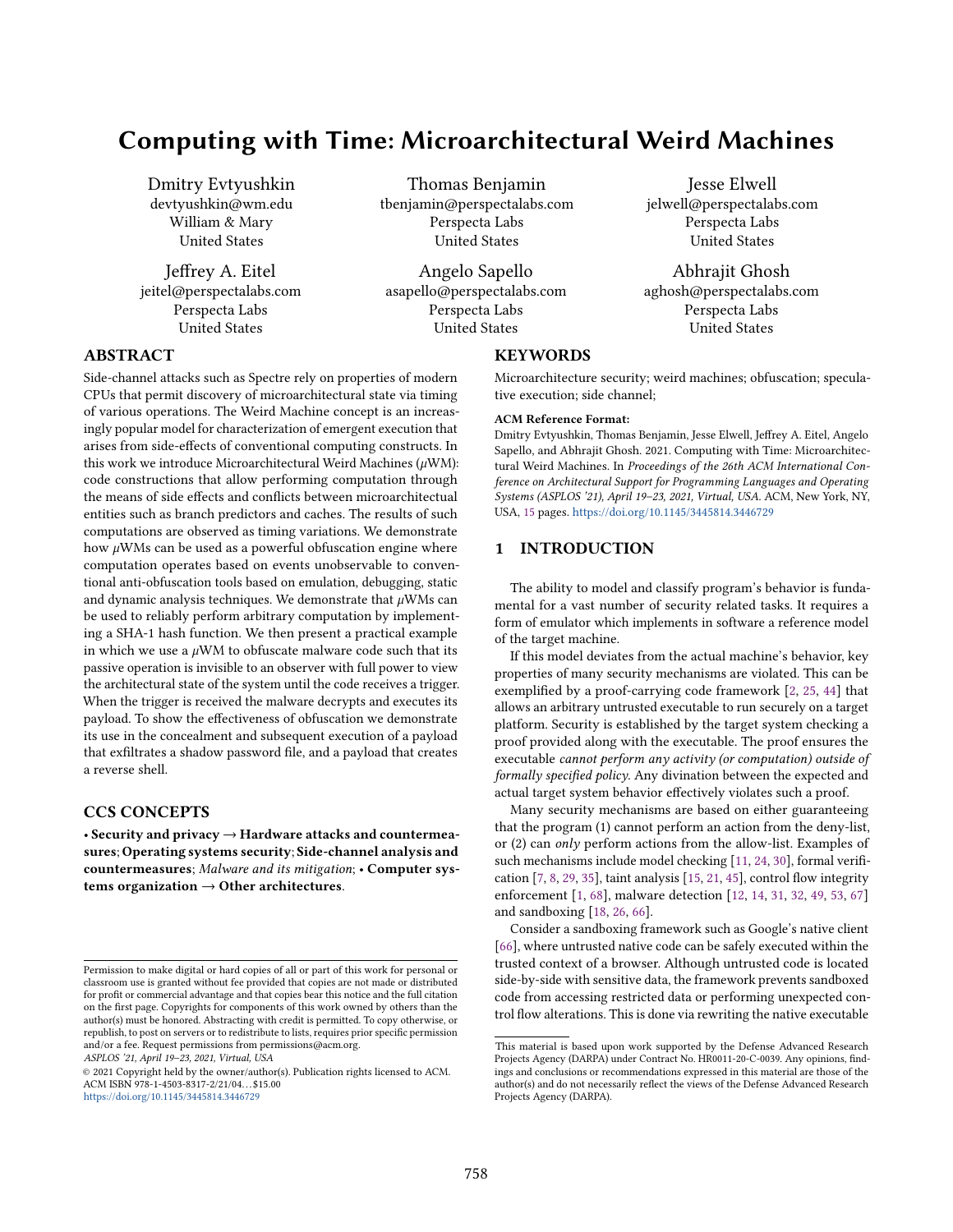to mask potentially dangerous memory accesses and control flow transfers. To guarantee the modified code is safe, the framework must be based on a fully accurate model of the target CPU. Undocumented CPU functionality can cause deviations between modeled and actual behavior of the sandboxed code, resulting in attacks. Such deviations can be a result of errors [\[16\]](#page-13-14), misspecifications or intentional backdoors. For instance, a jmp instruction with the invalid 0x66 prefix can result in deviation between the actual CPU behavior and the outputs of a disassembler [\[19\]](#page-13-15). The effect is due to different approaches in handling of invalid prefixes in Intel and AMD processors potentially providing a tool for hiding malicious instructions.

Program obfuscation [\[3,](#page-12-8) [37,](#page-13-16) [50,](#page-13-17) [56\]](#page-13-18) is a general problem of transforming programs to prevent reverse engineering or other forms of analysis. While it is commonly used to hide malware, it can also be utilized to conceal benign sensitive code in proprietary applications [\[17\]](#page-13-19) or to improve security [\[6\]](#page-12-9). A strong obfuscation engine can be constructed if the obfuscated program utilizes the target platform features that are outside of platform's reference model used by the analyzer.

Recently a number of papers introduced the concept of weird machines (WM) [\[5,](#page-12-10) [9,](#page-12-11) [20\]](#page-13-20) in attempt to formalize exploits. According to this concept, an exploitable vulnerability not only provides an access to otherwise protected data but creates a new computational device (or primitive) with its own interface. Such device and its interface can be formalized and programmed. Then the exploit itself can be viewed as a program developed specifically for this computational device. For instance, a buffer overflow creates an artifact which is programmed by attacker providing data to the vulnerable program through normal program's API calls. The data then is placed on stack and triggers certain abnormal behavior that is outside of victim's program specification. Previous research has demonstrated that many vulnerabilities, such as buffer overflow [\[54\]](#page-13-21) can be utilized as fully programmable machines that implement Turing-complete languages.

WM primitives can be utilized as powerful obfuscation engines. Previous research demonstrated presence of such primitives in common implementation of various software and hardware components. Programming these WM does not require activating any vulnerabilities. For instance, Turing-complete WM were built utilizing little known artifacts inside the page-fault handling hardware [\[4\]](#page-12-12), ELF-loader [\[55\]](#page-13-22) and exception handler [\[46\]](#page-13-23) mechanisms. These WM provide nearly ideal obfuscation capabilities. First, they use computer system's features that are not identified as dangerous by antimalware software. Second, they are naturally difficult to analyze. To the best of our knowledge, no universal WM detection approach has been proposed.

In this paper we establish a new type of WM implemented using microarchitectural (MA) components of a CPU, their complex intercomponent interactions and how it effects the latency of common operations. We call such machines  $\mu$ WMs (short for microarchitectural weird machines). At a high level, the computation is performed by executing regular instructions such as memory loads and stores, jumps and conditional branches and observing execution time. The WM is constructed from three types of abstract components. Weird registers (WR) are data storing entities implemented using states

of MA components. Weird gates (WG) are basic computation components which transform data stored in WR according to their logic. WGs utilize entanglement of various MA component states and their side effects such as aliasing, evictions and speculative execution. Weird circuits (WCs) are ensembles of WGs and implement more complex logic. We demonstrate that the proposed computation framework can be used to perform general purpose computations.

Since reverse engineering and binary analysis tools do not emulate MA components, we believe that our framework can be used as a universal approach for program obfuscation. Moreover, even if detection tools include the MA layer of the system in their reference model, we argue that precise detection of WM computations is challenging due to their natural flexibility and differences across CPU architectures. In addition we discuss how we found several surprising ways for  $\mu$ WMs to improve security. We believe that this paper introduces a new research area by looking at components responsible for MA attacks from a different angle and studying them from the perspective of computation artifacts.

### 2 BACKGROUND AND MOTIVATION

All current processors can be specified at two distinct abstraction layers. The first layer is architectural. It is defined by the ISA and represents architectural state of the machine composed from CPU registers, instruction pointer and addressable memory. This layer is visible to programs and programs interact with it directly by executing instructions and providing data. It is well documented and can be formally specified [\[36,](#page-13-24) [41\]](#page-13-25). The architectural layer is realized via microarchitectural features that are not directly accessible to the programmer, including internal CPU components such as latches, buffers, wires, and various performance optimization mechanisms. These structures compose the MA layer. Modern day CPUs incorporate a large number of various performance optimization mechanisms such as caches, prefetchers, various buffers, special-purpose computing modules. Many of these mechanisms have internal data structures with a complex state space.

While the presence of these mechanisms is a well known fact, little data is available on their internal structure and operation, apart from the textbook-level description. Moreover, these mechanisms are completely transparent to programs executing on the CPU, only affecting program's execution time. Yet, programs are capable of implicitly manipulating MA components by performing normal activity. This property is used in traditional MA side channel attacks. Where, for instance, a memory access having an address dependency on sensitive data triggers a change of state inside the CPU cache (e.g. transferring its state from not-cached to cached). Then the attacker can probe the state and infer the secret data. This basic principal lies in the foundation or  $\mu$ WM.

#### 2.1 Use Cases for  $\mu$ WM

 $\mu$ WM described in this paper provide an alternative way of performing general purpose computation on the target platform. They find a number of use cases (both offensive and defensive) listed bellow.

Hiding Malware. Malicious functionality in sensitive applications can be easily obscured by implementing it using  $\mu$ WM. Malware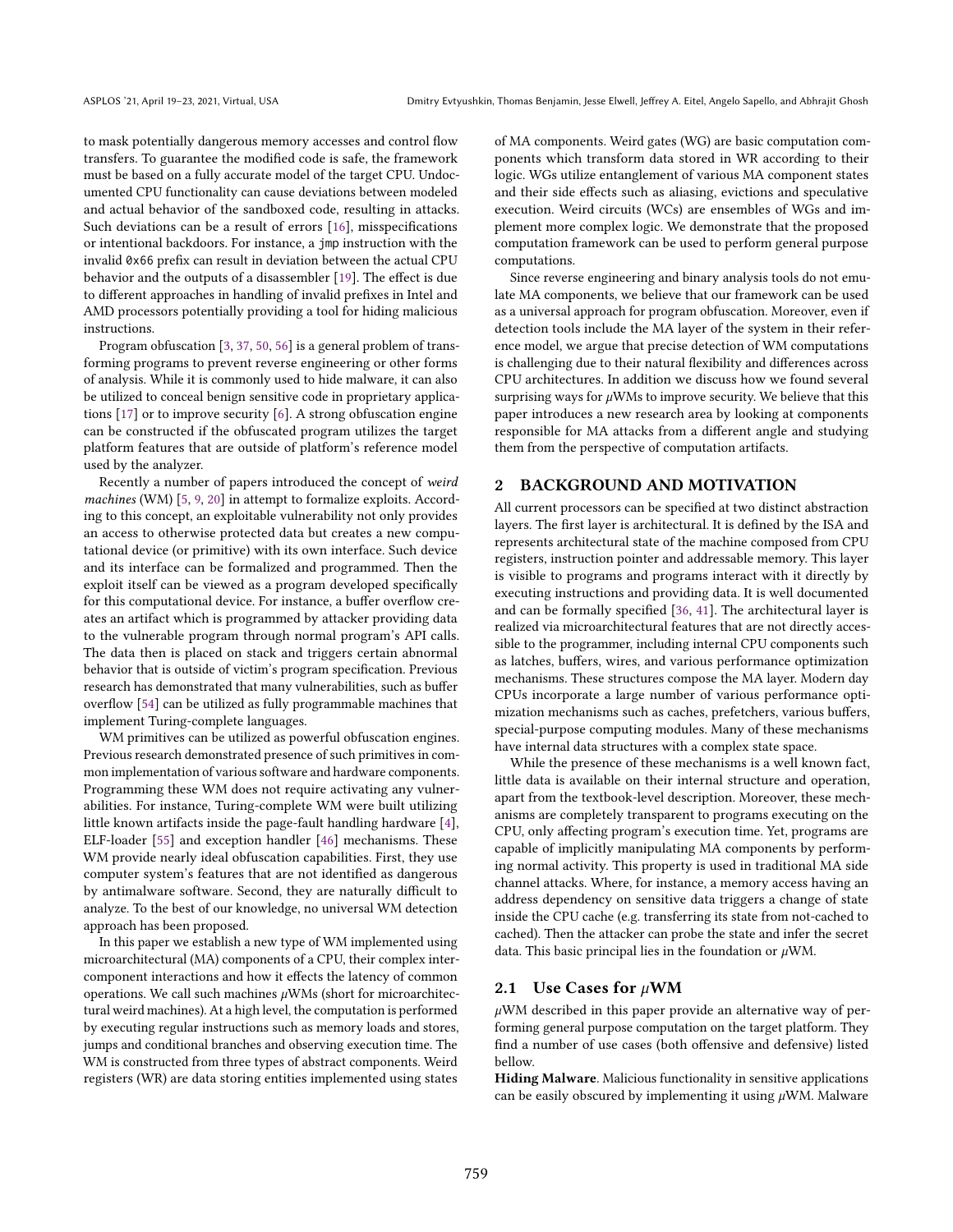can avoid being detected by dynamic or static analysis tools if code sequences used in malware are implemented using  $\mu$ WM. Moreover, doing so provides strong anti-debug protection since MA state is not visible by a regular debugger and is highly volatile. For the same reason  $\mu$ WM can be used to implement a logic-bomb or trojan application [\[27\]](#page-13-26) which appears benign but activates its malicious functionality when triggered.

Preventing reverse engineering. Obfuscation techniques can be used to prevent reverse engineering applications for protection purposes. For instance, proprietary software developers may want to execute secret algorithm on a third party untrusted machine without disclosing algorithm's internals.  $\mu$ WM can be used for this purpose since their reverse engineering requires understanding of complex MA effects which is a difficult task as we demonstrate later in this paper.

**Preventing emulation.**  $\mu$ WM exploit unique features of CPU's internal components and their interactions such as address conflicts and race conditions. Emulating such effects with an acceptable precision is extremely difficult as it would require first to reverse engineer the target hardware platform. Currently existing cycle accurate simulation only provide an approximate performance model and do not have the level of details required to emulate  $\mu$ WM. We propose to use  $\mu$ WM as an emulation detection/prevention tool where computation can only be performed on a real (not emulated) hardware.

Violating formal proofs, sandboxes, taint analysis, prevent forensics. Since currently existing analysis tools do not model MA layer,  $\mu$ WM can be used to perform activity outside of the security model. In addition, since  $\mu$ WM's current state is not located in regular memory but instead is encoded in the state of MA components, traditional forensics tools cannot be used to study  $\mu$ WMs.

#### 2.2 The Problem of Program Obfuscation

We consider a broader understanding of program obfuscation where the goal of the attacker is to perform a malicious computation  $c_m$ within program  $p$  while not being detected by the analyzer. The goal of the analyzer is to decide whether the program  $p$  can perform  $c_m$  under any conditions.

The program  $p$  can be described as a finite state machine (FSM) defined as  $M_p = \{S_p, \Sigma_p, \delta_p\}$ , where  $S_p$  is a finite set of all program's internal states. Each state is unique and fully determines the current program configuration including the state of all its internal components, such as variables, instruction pointer and others.  $\Sigma_p$ is the program's input alphabet and  $\delta_p : \Sigma_p \times S_p \to S_p$  is a transition function. Please note, that this model considers program's execution at the high level of abstraction and does not specify mechanics of the real platform such as contents of registers or memory cells. Any computation performed by the program  $p$  can be viewed as a sequence of state transitions  $c = (s_{p_0}, s_{p_1}, ..., s_{p_{end}}), s_{p_i} \in S_p$ caused by starting from the initial state  $s_{p_0}$  and repeatedly applying function  $\delta_p(d_i)$ ,  $d_i \in \Sigma_p$ . In this way, the sequence of inputs  $d = (d_0, d_1, ..., d_n)$  determines program's state transitions. The computation result is determined by the end state  $s_{\rho_{end}}$  from a range of possible termination states. The computation then can be viewed as a directed graph by associating each state with a graph node.

Considering this model, the problem of detecting malicious computation  $c_m$  can be thought of as pattern matching problem inside the state transition graph. For instance, a malicious behavior can be detected when program transitions into a single known malicious state  $s_m$ , a sequence of malicious states  $s_{m_0..n}$  or a more complex pattern that is known to be malicious. To answer the original question of whether a given program  $p$  is malicious or benign, the analyzer supplies the program with various input sequences, observes program state transitions and detects malicious patterns. In practice this is done by either simulating program's behavior or using other forms of analysis.

Program obfuscation is the process of transforming the program  $p$  or encoding its inputs  $d$  in such a way to achieve functional equivalency of  $c_m$  through a different computation  $c'_m$  when  $c_m$ is known to be malicious. To illustrate this consider the following example. Let there be a state in which a variable is assigned with a certain value  $x = 10$ . Assume this is considered an indicator of a malicious activity. The attacker then can achieve the same result through a series of two separate actions  $x = 5$ ;  $x \ne 5$ . While such a naive evasion technique is easily detectable. A more advanced attacker can utilize more sophisticated program transformation techniques [\[47\]](#page-13-27) such as replacing registers and instructions or utilizing execution abnormalities such as buffer overflows.

More generally, program obfuscation can be viewed as a graph finding task. In particular, the attacker can use  $M_p$  model to construct a graph  $G_p$  by applying function  $\delta_p(d)$  using all possible  $S_p$ and  $\Sigma_p$ . Such graph would contain information about all possible state transitions in  $M_p$ . Then the target computation  $c_m$  is a subgraph of graph  $G_p$ . To obfuscate it, the attacker searches for another subgraph  $c'_m$  that has a similar topology but does not contain any malicious patterns. In practice this is done with various methods such as changing the program code or using alternative encoding schemes for program input data.

Analyzing a program execution on a real machine, instead of a simplified program model  $M_p$ , requires considering the whole machine together with all of its internal components. To do so, one can use an architectural machine reference model  $M_A = (S_A, \Sigma_A, \delta_A)$ . Each state in the finite set  $S_A$  determines the current configuration of all machine's internal components, such as data stored in registers and memory, various pointers and others. Additionally, input alphabet  $\Sigma_A$  must include system-wide events such as interrupts. It is clear that  $M_A$  introduces a more detailed view of the target machine operation. For states in  $S_p$ , it is possible to find matching states in  $S_A$ . Thus the analyzer can use detection techniques previously discussed in this paper for identifying malicious executables. Please note, although a single state in  $S_p$  maps to multiple states in  $S_A$ , it should be trivial to perform the analysis by ignoring irrelevant machine components. A rich state space of  $M_A$ introduces opportunities for program obfuscation. In particular, if certain states or state sequences within  $S_A$  are deemed malicious, the attacker can modify the program or input data in such a way to avoid these states. For instance, the attacker can change registers used by the program, memory locations and instructions. With an accurate model of  $M_A$  and advanced analysis, however, detection of obfuscated program is still possible.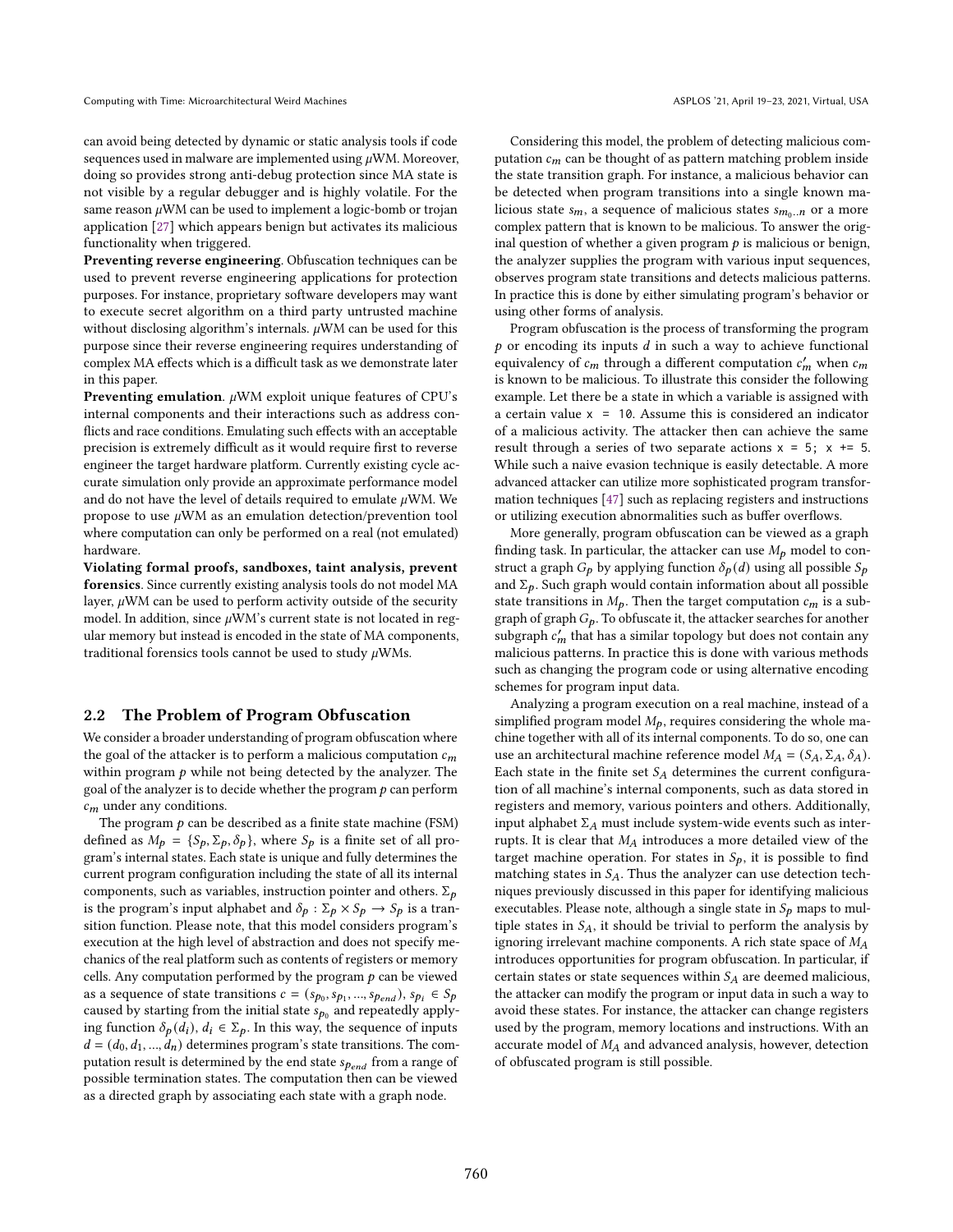### 2.3 Program Obfuscation and Microarchitectural Layer

In addition to an architectural layer, real world computers also have a microarchitectural layer. This layer is not considered by conventional malicious software detection tools, yet it has properties that make it desirable for obfuscation. First, it provides a rich state space due to numerous structures implemented at MA layer. Second, MA states are affected by programs executing on the machine, making it programmable by executing regular code. Third, MA layer is usually not well documented, making it very difficult or impossible to create a perfect detection system. These properties make the MA layer a desirable target for program obfuscation. Although MA layer is typically not well documented an advanced attacker can study it using reverse engineering techniques and create a MA model  $M_{\mu}$ . This model is then used to perform critical parts of computations that would otherwise make malware detectable. Later in the paper we demonstrate how simple elements of MA can be discovered, modeled as FSM and manipulated to create basic computational primitives. Note that it is not necessary for this model to be a complete and full representation of the MA layer. Instead, the attacker can reverse engineer only few components and manipulate them to evade detection.

Speculative execution is a common feature in processors that allows the pipeline to perform computations before the control from is fully determined. In particular, the pipeline relies on predictions from components such as branch predictors to guess the most likely instruction sequence and executes it immediately. If the prediction later is deemed incorrect, the CPU performs a rollback and continues execution with the correct instruction sequence. However, during such erroneous execution, instructions from the mispredicted instruction sequence are allowed to make changes in MA components. This feature provides a unique functionality for constructing  $\mu$ WMs. It allows to create a divergence between the state transitions in  $M_A$  and  $M_u$ . In particular, to implement a  $\mu$ WM, the malicious executable may intentionally trigger a branch misprediction causing some instructions to be erroneously executed in speculative execution mode. Due to the later roll-back these instructions cannot trigger any state changes in  $M_A$  while causing state transitions in  $M_{\mu}$ . As a result, an analyzer with fully visible  $M_A$  cannot detect malicious computation if its critical components are implemented via  $M_{\mu}$  state transitions during an erroneous speculative execution.

### 3 WEIRD REGISTERS AND GATES

In this section we introduce the concepts of weird registers (WR) and weird gates (WG), basic building blocks for constructing  $\mu$ WM. The former, as in regular machine is used to store data during machine's computations and constructed from implicit manipulations with microarchitectural components. The latter represent a minimal functional unit of the machine processing data in its registers.

#### 3.1 Weird Registers (WR)

Any computer can be formalized as an abstract finite state machine  $M = (S, \Sigma, \delta)$ , where S is a finite set of states,  $\Sigma$  is the input alphabet,  $\delta$ :  $\Sigma \times S \rightarrow S$  is a transition function. Each state  $s_i \in S$  represents a unique configuration of all of the machine's internal components such as memory, registers and storage media. Such model may appear excessive and not practical. However, complex FSM can be simplified if the number of observable components is limited. This effectively creates a new individual FSM with fewer states, input symbols and a simpler transition function. Yet, this FSM contains computational logic embedded in the original machine. For example, a CPU cache has a finite set of states and some logic that controls state transitions which suffice to describe its behavior at a high abstraction level. We refer to such FSMs as sub-FSM or sFSM. We utilize these sFSM to construct simple computational devices that will be used for obfuscation. In particular, they are used to implement data storage entities in the form of WR and a computational primitive in the form of WG. We begin our discussion with explaining construction of WR.

By definition sFSM does not have full information about the machine  $M$  but they are useful for analyzing behavior specific to individual subsystems of the machine. Suppose there is a MA resource that we want to utilize as a storage entity and construct a WR  $r$ . We use CPU data cache as an example. We first select some variable var. Then a simple sFSM  $M_r = (S_r, \Sigma_r, \delta_r)$  can be defined for the chosen variable and MA resource. While  $M$  contains the full information about the status of the variable var (e.g. one state for each possible value of var, states representing cache status of var in L1, L2 and L3 caches, etc.), we define a simpler sFSM with a smaller set of observable states  $S_r$ . For instance, we consider only two states for the variable represented by its L1 cache status. Such abstraction is useful because it allows to ignore specifics of complex cache organization and treat  $r$  as a virtual entity. Let those states be  $S_r = \{s_0, s_1\}$ . Then  $M_r$  is in state  $s_0$  when var is absent from L1 cache and is in state  $s_1$  when var is present in L1 cache. The state transition logic for this sFSM is simple. When var is accessed  $M_{\nu}$  transitions to state  $s_1$ . When var is flushed from cache via executing the c1f1ush instruction the sFSM transitions to state  $s_0$ . These transitions appear regardless of the current state of sFSM. This establishes the input alphabet  $\Sigma_r$  for  $M_r$  that is the set of architectural or MA actions within the scope of the subsystem r that can affect MA states. In particular,  $\sigma_{r_0}$  =flush(var) and  $\sigma_{r_1}$  =access\_mem(var). Then  $\delta_r$  accepts symbols of this alphabet and triggers state transitions as previously described. This allows us to implement weird register, a basic 2-bit microarchitectural storage entity which uses CPU data cache for storage. We refer to this register as DC-WR for data cache weird register.

The state of the DC-WR is read by timing the number of CPU cycles it takes to access the chosen memory location. Please note that reading DC-WR register state is an invasive operation. It causes  $M_r$  to transition to state  $s_1$ . Therefore we introduce an additional signal,  $\sigma_{r_2} = read(r)$  for the corresponding sFSM. Processing the read instruction (passing  $\sigma_{r_2}$ ) causes the same state transition as  $\sigma_{r_1}$ previously defined but has the side-effect of storing the access time in a CPU register. The underlying mechanism of this timed memory load is as in  $[40]$ . We define  $r$  to have a logic value of 0 when it is in state  $s_{r_0}$  (not cached) and to have logic value 1 when it is in state  $s_{r_1}$  (cached). It takes fewer CPU cycles to load var when it is in cache. Therefore we determine the logic value of  $r$  by executing the read( $r$ ) instruction which has the side-effect of placing that timing in an architecturally visible CPU register. If the load time is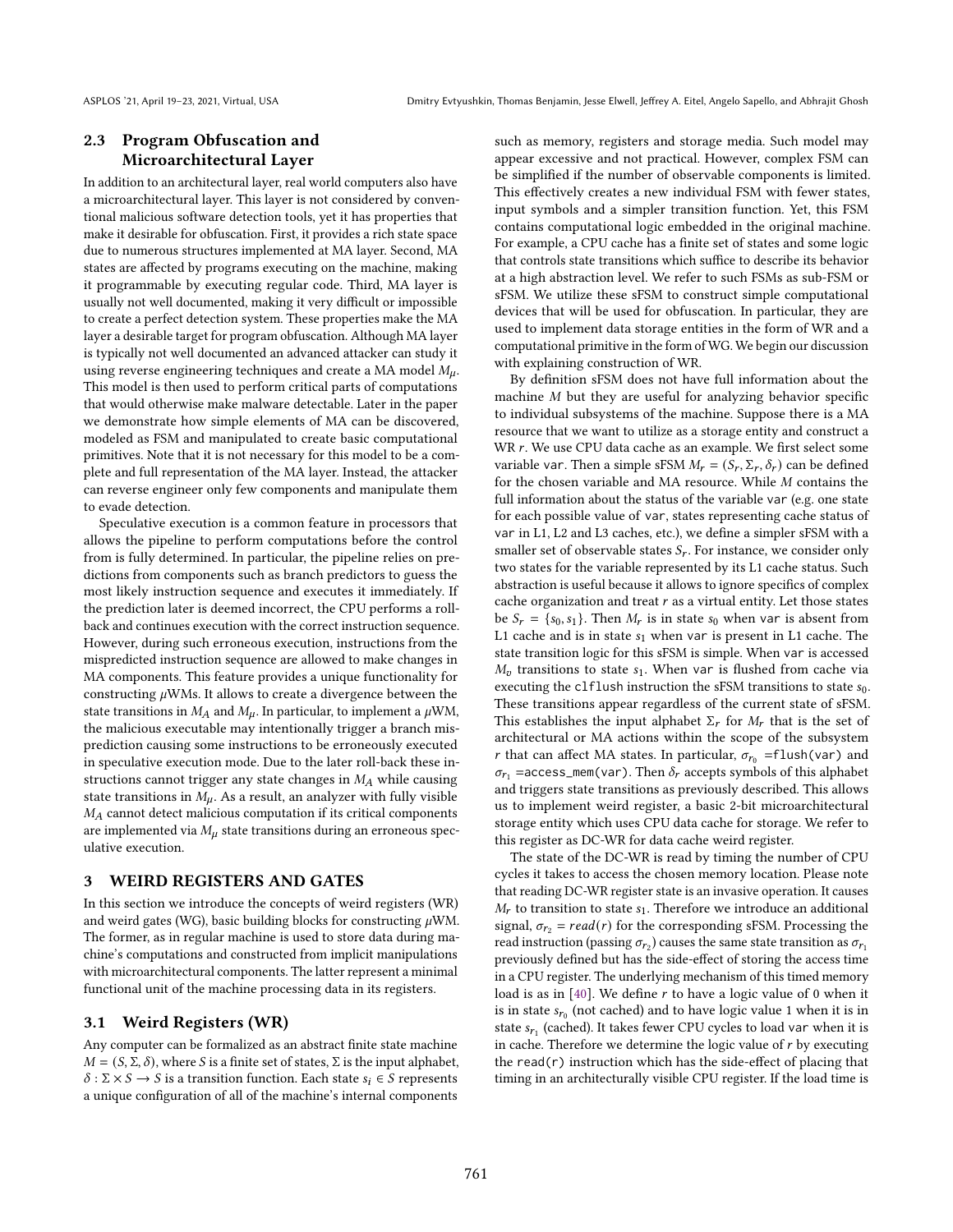greater than a certain threshold logic 0 is registered, otherwise it is logic 1.

L1 cache state is one of many computer subsystems that has microarchitectural resources that can be explicitly or implicitly manipulated into states that can be made architecturally visible by means similar to the DC-WR. We show some examples of WR that can be constructed using these other subsystems in this Table [1.](#page-4-0) In addition to utilizing MA sub-systems that have internal storage functionality, such as cache, WR can be implemented through modulating contention on MA resources. Examples of such WR include registers based on mul instructions and ROB listed in the table. Contention-based registers are more volatile and hold data only for certain number of cycles until the contention naturally disappears. Although such volatility deteriorate reliability, it contributes to the stealthiness of WM.

The concept of WR can also be applied to formally analyze microarchitectural covert and side channels [\[59\]](#page-13-29). In the former case two entities construct a communication channel by writing and reading to and from a common WR. In the latter case a sensitive operation of a program belonging to a victim causes a state transitions inside sFSM triggering a write to a WR. Then WR is read by an adversary. We believe that any microarchitectural covert or side channel can be abstracted as a WR and therefore can potentially support  $\mu$ WM execution.

In addition to basic data storage capabilities, WR have unique properties.

- (1) Volatility: many sates of microarchitectural entities are temporal in their nature and exist only for a short period of time. For example one can create a two bit WR from two states of a limited pipeline resource, such as multiplication unit which can be in two contention states, high and low. This register will hold its value for several cycles and then default to the value associated with low contention.
- (2) State decoherence: reading WR's value destroys its value since the reader needs to interact with the MA resource, for example by loading memory and measuring time. Note, that other normal system activity can also interfere with the corresponding MA element and destroy data in the WR. This property makes it challenging for a potential analyzer to observe  $\mu$ WM's state and apply forensics techniques.
- (3) Entanglement: many MA resources are connected to each other often in non-obvious way. For example to assign a value to a data-cache based WR, some code needs to be executed, e.g. a mov instruction. That, in its turn, triggers activity in the instruction cache. Therefore interacting with one WR may affect another WR. While this can be viewed as a noise negatively affecting WR performance, this interference causes unique emergent properties to appear. We use this property later in the paper to construct WC.
- (4) Variability: There are many different ways how a sFSM can be constructed from  $M$  for the same MA element. For example, one option is to view data cache as having only two states (when variable var is uncached or cached). At the same time, the same MA resource can be utilized to expand the number of states in  $S_r$  by using additional information such as L2 status, whether or not a certain cache set is filled

<span id="page-4-0"></span>Table 1: Examples of WR using various MA resources

| Write bit (0 or 1)             | Read bit                                                                                                                                                                                                                    |  |  |
|--------------------------------|-----------------------------------------------------------------------------------------------------------------------------------------------------------------------------------------------------------------------------|--|--|
| $0:$ clflush(var), 1: ld var   | measure cycles to access variable                                                                                                                                                                                           |  |  |
| $0:$ flush(code), 1: call code | measure cycles to execute code                                                                                                                                                                                              |  |  |
|                                |                                                                                                                                                                                                                             |  |  |
| structions with dependencies   |                                                                                                                                                                                                                             |  |  |
|                                |                                                                                                                                                                                                                             |  |  |
| mul instructions               |                                                                                                                                                                                                                             |  |  |
|                                | 0: train conditional branch to predict non-execute branch non-taken and measure                                                                                                                                             |  |  |
|                                |                                                                                                                                                                                                                             |  |  |
| predictor [23] dict taken      |                                                                                                                                                                                                                             |  |  |
|                                | 0: execute jmp from A to B, 1: execute jmp measure cycles to execute jmp from A to                                                                                                                                          |  |  |
| from A to C                    |                                                                                                                                                                                                                             |  |  |
|                                | 0: execute nop instructions, 1: execute measure cycles to execute a single VMX                                                                                                                                              |  |  |
| <b>VMX</b> instructions        | instruction                                                                                                                                                                                                                 |  |  |
|                                | con-0: execute nop instructions, 1: execute in-execute any instructions and detect stalls<br>func.0: execute nop instructions, 1: execute measure cycles to execute mul<br>taken, 1: train conditional branch to pre-cycles |  |  |

or LRU sate [\[65\]](#page-14-5). In addition, mappings between  $S_r$  states and corresponding WR values is flexible and fully controlled by the attacker. As a result, monitoring  $\mu$ WM activity is challenging even for analyzer capable of observing MA activity.

### <span id="page-4-1"></span>3.2 Weird Gates (WG)

The Weird Gate abstraction builds on that of the WR. WG are basic elements of computation that exploit connection between different MA entities and their corresponding WR. A WG is a code construction that implicitly invokes an activity in MA components in which the state of one or more WR (input WR) conditionally changes the state of one or more WR (output WR) enabling performing computational logic. The WG we discuss in this paper can be viewed as implementation of logic gates such as AND, OR, and NAND. The WG abstraction includes more complex constructs that do not necessarily have 2 level logic output, and indeed we have experimentally verified operation of some such gates, but we choose leave description of such gates to the future work. While we do not describe its construction, among the WGs for which we provide experimental results in Section [6](#page-10-0) are NAND gates. This suffices to demonstrate universality of WG as it is known that any arbitrary logic gate may be constructed using NAND gates.

<span id="page-4-2"></span>3.2.1 Weird AND Gate. One of the simplest WG we demonstrate in this paper is a gate that implements a logical AND operation which ANDs two input weird registers. In particular, we use registers implemented based on branch predictor and instruction cache as input. The gate's pseudocode and operation flow-chart are presented in Figure [1.](#page-5-0) Please note that for demonstration purposes we combine gate code together with input WR assignment operation into a single function. However, in a real  $\mu$ WM these will be performed separately. The operation of the gate is based on the following set of observations. If a program contains a conditional branch instruction (if statement) depending from the previous branch history, the branch predictor can either correctly or incorrectly predict its direction. When the direction is incorrectly predicted, erroneous speculative execution is activated. The attacker can intentionally mistrain the branch in order to enable speculatively executing the body of the if statement. However, instructions located inside the if statement's body will be executed only if they are currently located in instruction cache (IC). This is because speculative execution caused by a branch misprediction has a limited duration known as a speculative window [\[39\]](#page-13-34) resulting in a race condition. If instructions are not in IC, the speculative window is to narrow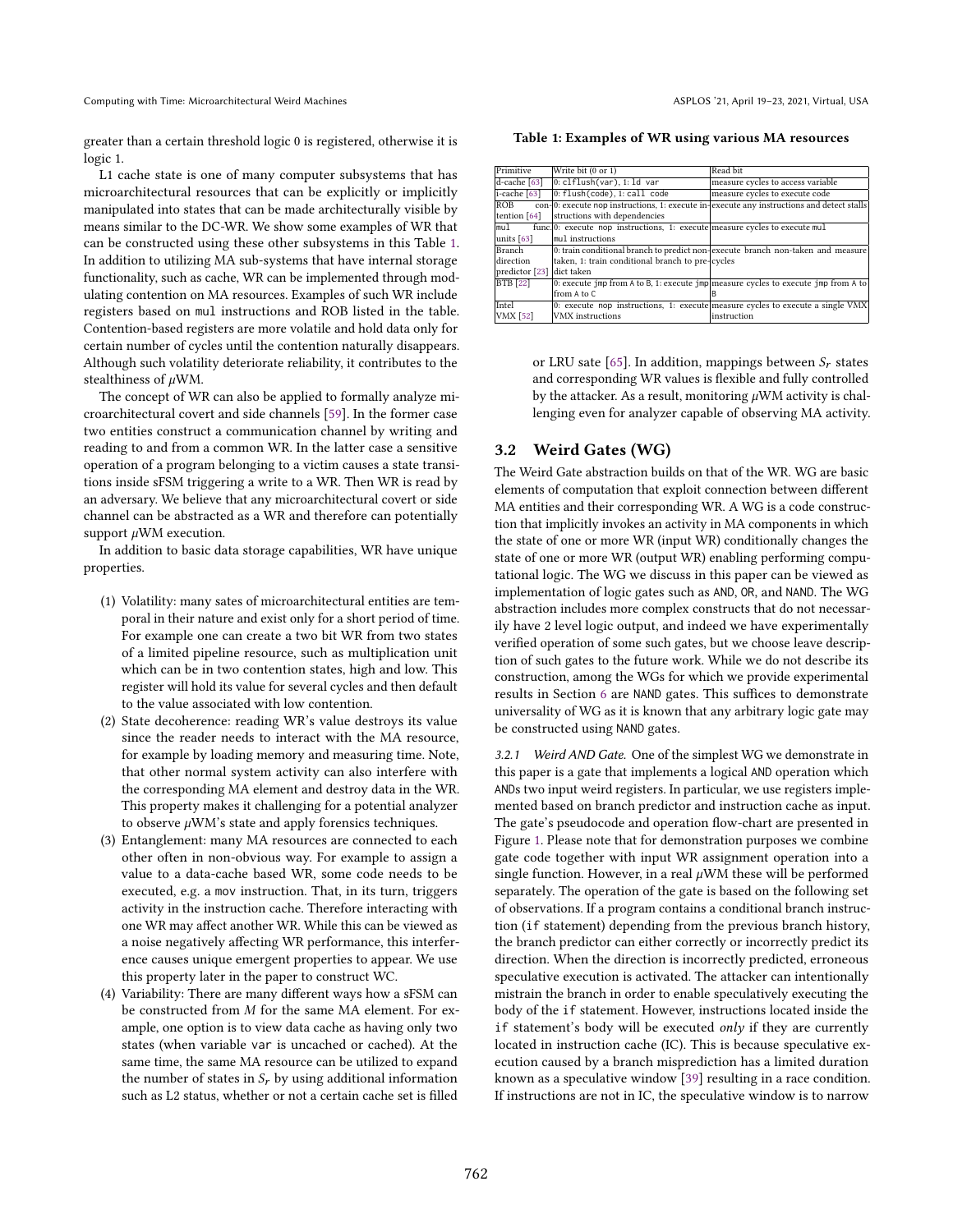and the execution is terminated before any changes are done to MA components. Note that during the speculative window, instructions from a predicted code branch are not permitted to alter the architectural state of the machine, e.g. the contents of RAM. However, they can change the MA state by, for instance, issuing cache accesses. This principal is used in Spectre attacks [\[13,](#page-12-13) [34\]](#page-13-35), where the cache covert channel leaks sensitive data from within the erroneous speculative execution.

The first input weird register for the gate is a WR implemented using the branch predictor state associated with the gate's if statement (line 11). We refer to it as BP-WR. In a carefully constructed code the BP can be trained into one of 2 states. In state 0 the BP will be trained to not speculatively execute a block of code. In state 1 it will execute the code. In the pseudocode from Figure [1](#page-5-0) setting the BP-WR to state 1 is shown as train\_bp\_nt(). The NT stands for "Not Taken": training the branch predictor to the "Not Taken" state causes the speculative block to be executed. train\_bp\_t() sets the BP-WR to 0 since the BP "Taken" state causes the speculative code to not be executed. Our Weird AND gate uses this BP-WR as one of its two inputs.

The second input WR to our AND is an instruction cache WR (IC-WR). The code for the speculative block containing the DC-WR access is either in the instruction cache or that code is not. Due to the limited duration of the speculative window if the code is not in the IC then it will not be executed. We consider the IC-WR to be in state 1 if the code is in cache, and in state 0 if it is not in cache (clflush(if\_body) in the pseudocode). When we combine these two input WRs we see that the DC-WR memory access will only occur if both BP-WR is 1 and IC-WR is 1, the BP must attempt to speculatively execute the memory load, and the memory load instruction must be in instruction cache.

The output of our AND gate is in a DC-WR. In our construction the speculative block of code contains a DC-WR memory access operation (some chosen piece of memory is brought into the cache). If the BP-WR is in state 1 then the memory access operation will occur in speculative mode, and the state of the DC-WR will be set to 1 (in cache). We always set the DC-WR to 0 (flush the relevant memory location) prior to gate execution. Therefore this combination of WRs perform an assignment operation. If BP-WR value is 1, DC-WR will be assigned to 1.

Note that the operation of this gate is architecturally invisible. While the inputs and outputs are visible, the actual AND logic makes no call to any kind of CPU AND instruction. The part of the WG that modifies the DC-WR state only occurs in speculative mode which has no architecturally visible effects. Note that for the sake of simplicity in Figure [1](#page-5-0) the pseudocode contains two functions train\_bp\_t() and train\_bp\_nt() which perform direction branch predictor training. In the actual implementation this is achieved by repeatedly executing the branch instruction with the desired direction.

In the experiments discussed in Section [6](#page-10-0) we demonstrate that this gate works with a high degree of accuracy.

3.2.2 Weird OR Gate. In this paper we also demonstrate a weird OR gate constructed using the same WRs. Figure [2](#page-6-0) demonstrates the pseudocode of a simplified version of this gate. As the AND gate this gate uses the BP-WR and IC-WR registers as input. The gate's

<span id="page-5-0"></span>

Figure 1: Pseudocode of an **AND** WG (a) and its workflow (b)

functionality is implemented by placing two if statements into the code. The first statement (line 16) causes the store operation to be speculatively executed when the value of first input register WR-IC is set to 1 (when code at if\_body is cached). Note that we always train BP to predict this branch as not-taken. The branch mistraining here is unconditional and serves only to create a window of speculative execution. As a result, in the first if statement the value of the second input register BP-WR is not used. However, its value is used in the second if statement (line 20) while the value of first input register is ignored (we do not flush its code). As a result the gate acts as a logical OR operation. The output WR is not set to 1 *only* when both of the input WR are 0. Otherwise after the gate activation, the output register is set to 1.

As with the previously explained weird AND gate, the operation of this WG is architecturally invisible. The inputs and outputs are visible, but the OR operation itself uses no CPU OR instruction and the essential parts of the gate operate only in speculative mode.

3.2.3 Other Weird Gates. In addition to aforementioned gates we also composed and studied other logical gates using similar MA mechanisms. The resulting set of gates provides universality property. This enables us to compute results of an arbitrary binary expression by using only two classes of actions, moving data from/to weird registers and activating weird gates. Later in this paper we demonstrate universality of this approach by implementing a SHA-1 algorithm within a  $\mu$ WM. In the experiments discussed in Section [6](#page-10-0) we demonstrate that these gates work with a high degree of accuracy.

#### 4 WEIRD CIRCUITS

WGs described in Section [3.2](#page-4-1) enable a basic framework for constructing WMs. A computation is first presented as a binary circuit (or expression) and then divided into a sequence of individual register and gate operations. Such model of operation requires outputs of each gate to be read from the output register into the architectural state of the program before it can be sent to the next gate's input. For the WR implemented using data cache, reading the intermediate state is done by measuring the latency to access the corresponding memory location via the rdtscp instruction. Then the state is written into a WR that is used as input for the next gate. There are several disadvantages to this approach. WR reading and writing operations require a considerable number of additional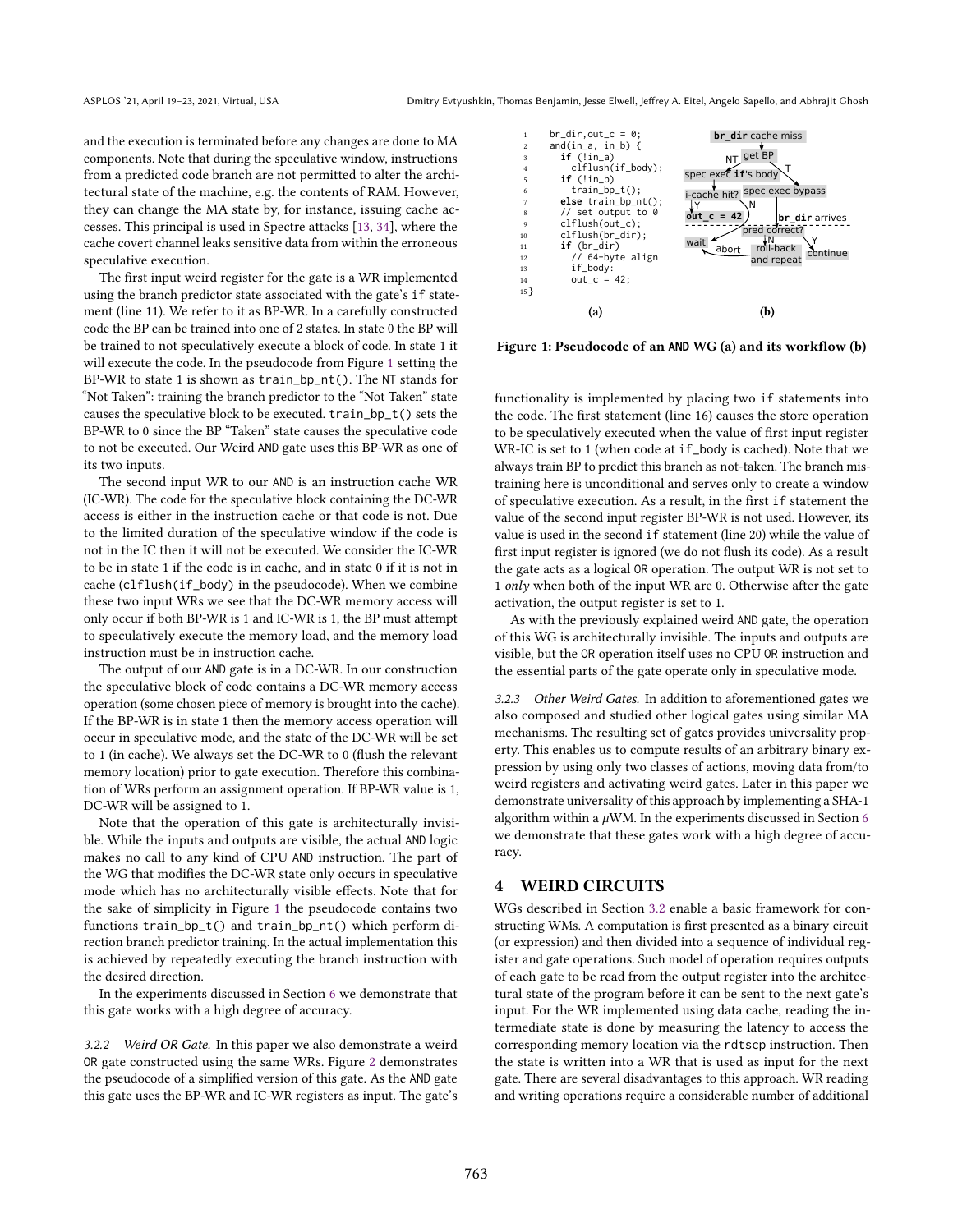<span id="page-6-0"></span>

Figure 2: Pseudocode of an **OR** WG (a) and its workflow (b)

instructions executed, causing a slowdown. Moreover,  $\mu$ WM composed in such a way have limited obfuscation properties. Since the intermediate state of  $\mu$ WM is stored in the architectural memory, an advanced analyzer may be able to detect malicious patterns in state transitions of the architecturally-visible program or inside the program's memory.

Both of these limitations can be addressed by performing contiguous computation within MA state instead of using architectural state to enable the dataflow between weird gates. The goal is to enable contiguous ensembles of WGs implement more complex binary functions than individual gates without saving the intermediate state in architecturally-visible memory. We refer to such ensembles as weird circuits (WC). In WC, data is copied into the MA layer only once and then a series of WG are activated in such a way that the output of one gate serves as input for another gate. The intermediate data is stored only inside WR for the whole time of WC activation.

To describe how WC are formed and operate consider a minimal WC consisting of two and gates connected in series and implementing a binary expression  $c = a \& b \& a$ . Assume WR a, b and c are implemented as in Section [3.2.1.](#page-4-2) Since a and b are purely input and c is a purely output WR, the binary expression can be rewritten in the following way:  $c = a & b$ ;  $b = c$ ;  $c = a & b$ . In other words, the binary expression is translated into a sequence of basic operations, individual gate activations and WR-to-WR transfers. To make this computation possible without copying the intermediate state into the architecturally-visible memory our WC needs to have two properties:

- (1) Individual WG operations need to be contiguous. This means that activating a gate one time does not affect its consequent behavior. This is needed to construct chains of gates.
- (2) Transferring values between different registers must be possible to exchange values between input and output registers.

Previously described WGs lack both of these properties. First, the gates use branch predictor mistraining to activate erroneous speculative execution required to create the necessary race condition. The mistraining becomes challenging for multiple consequent

gate activations. Modern BPUs are known for being capable of detecting complex branch patterns. When the WG code attempts to repeatedly mistrain a certain branch, the BPU quickly learns this pattern and begins predicting the branch direction correctly. This causes the gate to produce erroneous output.

The second property cannot be fulfilled due to the use of WR of different types and the lack of hardware interfaces to transfer the state between separate MA entities. For example, consider a case when we need to assign the value of c which is a DC-WR to another weird register b, which is a BP-WR. In this case, we need to conditionally train the BPU depending only on the state of another MA entity, the data cache. Unfortunately there is no simple way to achieve this since it would require performing training of the BPU from within speculative execution. At the same time, transferring the state within a single MA entity appears possible. Suppose we have two DC-WR e and f implemented by variables d0 and d1 correspondingly. By storing the address of d1 in d0 we can implement a basic WR assign functionality ( $e = f$ ). It is done by simply dereferencing the pointer (\*d0) while in speculative execution. Under the race condition, variable d1 will be accessed  $\langle only$  if d0 is cached enabling the conditional assign operation.

To overcome these challenges we need to implement a new WG mechanism that does not rely on BPU mistraining and uses WR of the same type for all input and output gates. While alternative implementations are possible, for this paper we will focus on the series WC we have implemented based on Intel Transactional Synchronization Extensions (TSX) technology. Introduced in Haswell microarchitecure, TSX provides CPU-level transactional memory operations. TSX introduces a set of instructions XBEGIN, XEND, and XABORT. When a running program issues the XBEGIN instruction the CPU enters a transactional mode in which operations are executed until either the XEND instruction is encountered or an error condition occurs. When the CPU encounters an XEND instruction with no error then all effects from execution (such as memory reads and writes) are committed and become visible on the architectural level. If an error or fault occurs during the transaction then the executed code is rolled back such that there are no architecturally visible effects from that code and the CPU continues execution at an address specified as an argument to the XBEGIN instruction which is typically a fault handler.

However, as indicated by prior work [\[51\]](#page-13-36), the execution is not stalled immediately. The pipeline continues to execute instructions even after the fault. This introduces a new source of erroneous speculative execution which we utilize for WG construction. Please note that MA side-effects from this speculative execution are not rolledback upon leaving the TSX code. There are many conditions that will cause a TSX transaction to abort such as page faults and divideby-zero operations. The most common use of the transactions is to avoid using locks. During a transaction the CPU maintains a log of all memory accessed, and if the memory is accessed by another process the CPU aborts the transaction. In some programs this permits optimistic execution of critical sections of computation without need of locks. In our implementations when we want to cause transaction aborts we simply divide a number by 0. This is a stand-in for more subtle (obfuscatable) abort mechanisms that we plan to develop in the future.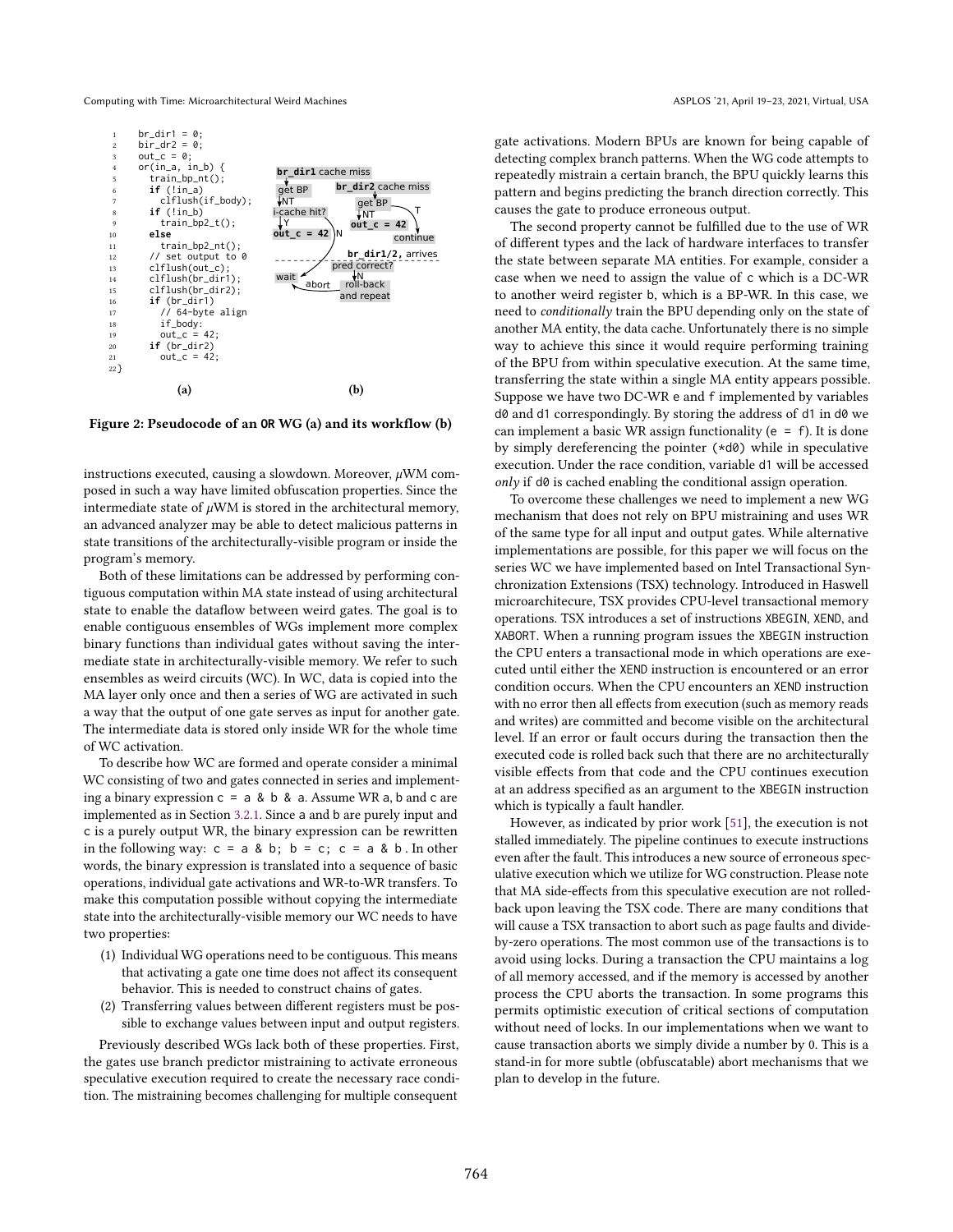The TSX mechanism is well suited for construction of WC intended for stealthy operation such as use in our weird obfuscation system. We create a window of speculative execution simply by including a divide-by-zero error in each TSX block. In our experiments we observed that the transaction blocks exhibit a longer and more stable window of speculative execution comparing to when we use BPU mistraining. At the same time multiple TSX based WG can be strung in a row such that they compose a more complex WC that performs calculations in a serial fashion with no architecturally visible intermediate results. They also make it impossible for standard debugging techniques to be used for observing the operation of TSX based WC. A requirement of the transaction interface is that no part of the transaction become architecturally visible unless the entire transaction completes with no other thread accessing memory used in the transaction. If an external debugger were to be able to observe what was happening in a transaction block that would by definition be a side-effect and would cause an abort. The debugger would see the XBEGIN instruction, then the next instruction would be the beginning of the abort handler. There are certain ways that Intel Processor Trace (PT) technology can be used to help debug the insides of transaction blocks, but they require modification of the program which is outside our security assumptions.

Our TSX-based weird gates are based on the observation that the duration of speculative execution occurring inside a TSX code block upon a fault is limited. This crates a race condition. Assume a code sequence consisting of three instructions i1; i2; i3; i4 that are executed inside a TSX transaction block and instruction i1 triggering a fault. In this case, whether or not instructions i2-i4 have a chance to execute and alter the MA state depends from their performance. For instance, if instructions do not have any memory dependencies, their execution time is low and they are likely to be executed. Otherwise if they require data from RAM, their execution time is unlikely to fit inside the speculative window provided by the faulty instruction i1. This phenomenon creates a basic primitive needed to construct a gate. Additionally, we can introduce dependencies between instructions by grouping them using arithmetical operations. Assume:

i2: mov d0, %r1; i3: add d1, %r1;

i4: mov (%r1), %r2;

In this code sequence, the last instruction will be able to issue a store request and modify the MA state only if variables d0 and d1 are both cached. This effectively creates a AND weird gate with input and outs registers being DC-WR.

Figure [4](#page-7-0) contains pseudocode for a sample TSX WC that we use for testing and which simultaneously calculates  $Q_0 \leftarrow A \wedge$ B and  $Q_1 \leftarrow A \vee B$  in a single WC based on the principle that cache status of operands to addition will determine whether the addition will be performed. This WC is a component of the weird obfuscation system implementation described in Section [5.1.](#page-8-0) In this pseudocode d0..d4 are variables that implement DC-WR. Absence from cache representing logic 0 and presence in cache is logic 1. Line 3 initializes all the DC-WR to logic 0 by flushing the memory to which they point. In lines 4 and 5 the architecturally visible inputs A and B are read into d0 and d1. Line 8 is the first line of the actual

```
1 #define ADDR(dx) to be const addr. pointed to by dx
    int tmp, Q\theta, Q1, t1, t2, t3 = \theta; // setup
                                              // arch. visible
    flush(*d0, *d1, *d2, *d3);5 if (A) { tmp = *d0; } // d0 := A
6 if (B) { tmp = *d1; } // d1 := B
    7 TSX_AND_OR { // Execute Weird Circuit
     XBEGIN;<br>tmp = tmp / 0;abort transaction<br>
// d3 := d0<br>
// d3 := d1
10 \text{tmp} = *(*d0 + ADDR(d3));<br>11 \text{tmp} = *(*d1 + ADDR(d3));tmp = *(*d1 + ADDR(d3));12 tmp = x(xd0 + xd1 + ADDR(d2)); // d2 := d0 & d1<br>13 XEND:XEND:14 }<br>15 XBEGIN;
15 XBEGIN; // read output
16 // non-debuggable
17 t1 = rdtscp();
18 tmp = *d2;<br>
19 t2 = rdtsc19 t2 = rdtscp();<br>20 tmp = *d3:
20 tmp = *d3;<br>
21 \t3 = rdtsct3 = \text{rdtscp}()22 Q0 = (t2 - t1) < TIMING_THRESHOLD
23 Q1 = (t3 - t2) < TIMING_THRESHOLD
```
 $XEND$ ;

Figure 3: Pseudocode for TSX weird circuit that computes  $(Q_0 \leftarrow A \land B, Q_1 \leftarrow A \lor B)$ 

WC. It is an illegal operation that aborts the transaction rendering the operation of the gate architecturally invisible. After the abort speculative execution continues to the transaction end. The Weird Gate in this the weird circuit consists of the assignment weird gate in which DC-WR d3 will be set to logic 1 if DC-WR d0 is logic 1. It operates as follows: On line 9 if DC-WR is logic 1 then \*d0 will be in cache and the addition will be evaluated. \*d0 holds value 0, and ADDR(d3) is the constant value of the address pointed to by d3 which is determined at compile time. Therefore the result of the addition is  $(0 + ADDR(d3))$  and when the result of the addition is dereferenced \*d3 will be loaded into memory setting the logic value of DC-WR d3 to 1. If \*d0 is not in cache then the addition will not be performed, \*d3 will not be loaded into memory, and the DC-WR value of d3 will remain logic 0; The second WG on line 10 is similar to an assignment WG. It differs only in that the destination WR for the assignment (d2) is not initialized to logic 0 prior to the assignment. Therefore if d1 is logic 1 d2 will be set to logic 1, but if d1 is 0 the value of d2 will remain unchanged. The combination of those two WG result in a TSX-based weird OR circuit. The third WG in the WC is a TSX based weird AND gate. The addition expression on line 11 will only be evaluated if both d0 and d1 are set to logic 1 which forms an AND using the same principles used to build the OR. After the WC has executed we read the WR values into visible memory. We want to avoid having the rdtscp instructions visible to an observer because they are frequently associated with Spectre style attacks. We therefore perform the timed memory load inside a TSX transaction. An adversary attempting to observe the process of reading the WR will cause that transaction to abort which destroys the value of the WRs and leaves the architecturally visible outputs Q0 and Q1 set to 0. Intentionally causing such aborts to disrupt malware weird circuits hidden in a legitimate program is an interesting line of future work. It will, however, interfere with proper execution of the legitimate program if done in a naïve way.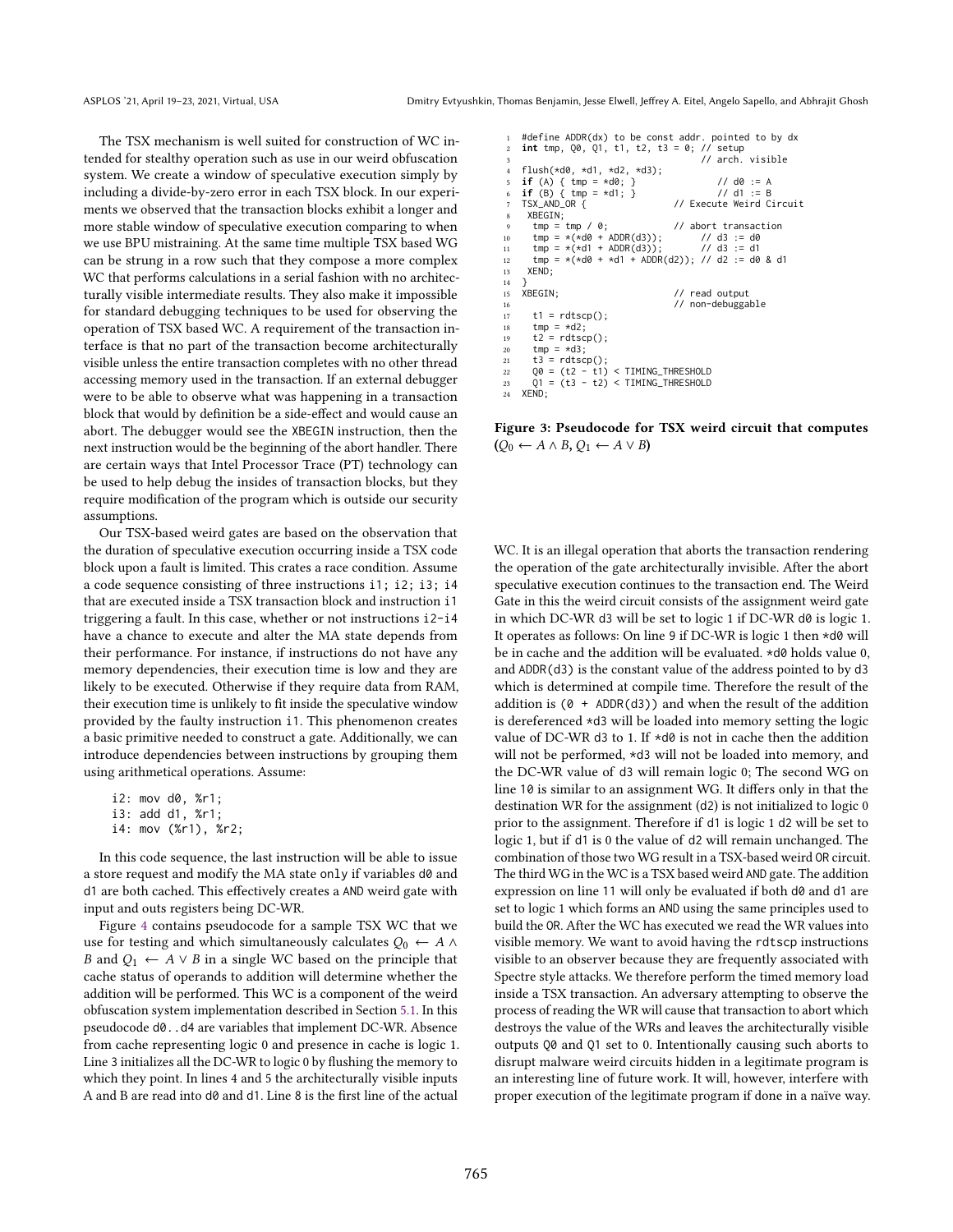<span id="page-8-1"></span>Table 2: Overview of various WG performance and accuracy

| <b>Weird Gate</b> | Iterations | Execution<br>Time (s) | <b>Executions / Second Accuracy</b> |       |
|-------------------|------------|-----------------------|-------------------------------------|-------|
| <b>AND</b>        | 1M         | 15                    | 66,666                              | 100%  |
| <b>OR</b>         | 1M         | 57                    | 17,543                              | 98%   |
| <b>NAND</b>       | 1M         | 13                    | 76,923                              | 100%  |
| AND AND OR        | 1M         | 81                    | 12.345                              | 99.4% |
| <b>TSX AND</b>    | 1M         | 0.591                 | 1.692.047                           | 98.5% |
| TSX OR            | 1M         | 0.591                 | 1,831,501                           | 97.9% |
| <b>TSX ASSIGN</b> | 1M         | 0.42                  | 2,380,952                           | 98.5% |
| <b>TSX XOR</b>    | 1M         | 166                   | 60,020                              | 99.2% |

### <span id="page-8-4"></span>4.1 TSX-Based Weird XOR

The security of the weird obfuscation scheme discussed in Section [5.1](#page-8-0) derives from the properties of a one time pad (OTP). As with all OTP schemes each bit of the cyphertext must be XORd with each bit of the pad to recover each bit of the plaintext. As discussed in the previous subsection multiple TSX based WC can be strung in a row such that they perform more complex calculations in a serial fashion with no architecturally visible intermediate results. The TSX\_XOR, our TSX based implementation of XOR that is used by our weird obfuscation scheme, demonstrates a multistep calculation with no visible intermediates. It performs XOR using the TSX\_AND\_OR gate from the previous subsection together with a TSX-based NOT WG and an additional TSX-based AND gate. Evaluation of TSX-XOR accuracy is discussed in Section [6.4.](#page-11-0)

#### 4.2 Gate Performance Estimate

Naturally occurring system noise caused by timing variations and various MA conflicts expectedly causes a reduction in WG stability. Reliability can be improved by introducing redundancy by repeatedly activating the same gate and using a voting mechanism to choose the gate's output. Such redundancy affects overall performance of  $\mu$ WM. To estimate performance of WGs we carried out an experiment in which we executed various non-TSX and TSX based gates in large series and measured the overall performance and accuracy. Results are demonstrated in Table [2.](#page-8-1) Please note that in this work we have not made significant attempts to optimize the gates for performance and shown results represent data from rather naïve implementation. We believe the performance can be significantly improved by carefully optimizing WG code, deeply studying the MA effects and designing better error detection or correction mechanisms. We leave this research direction for the future work.

### 5 APPLICATIONS OF WEIRD CIRCUITS

In previous sections we explored design and implementation of simple weird circuits that demonstrate the ability to create functionally complete microarchitectually invisible boolean weird circuits. In this section we will first demonstrate weird obfuscation, a malware obfuscation system that uses more complex WC. We will then examine in greater depth the multi-gate TSX-based weird XOR circuit used by the weird obfuscation system. Finally we will demonstrate an implementation of SHA-1 that uses weird circuits.

#### <span id="page-8-0"></span>5.1 Weird Obfuscation System

In this section we describe the operation of our weird obfuscation (WO) system and how we use this system to obfuscate malware

<span id="page-8-2"></span>

#### Figure 4: **wm\_apt** layout a) at start, b) after valid trigger

- 
- <span id="page-8-3"></span>1 //XOR using ping\_payload JMP/AES key, then AES decrypt 2 decrypt(&encrypted\_struct, &decrypted\_struct, ping\_payload); 3 replace\_f(MAP\_ADDR, &decrypted\_struct); //mmap onto MAP\_ADDR
- 
- tsx\_begin(); //Begin TSX block caller(); //Calls into MAP\_ADDR
- 
- 6 ... 7 MAP\_ADDR: //DECRYPTED\_PAYLOAD
- 
- 8 **goto** target\_function //Jump over divide-by-zero<br>
9 **char**\* aes\_key = {....}; //Used by decrypt()<br>
10 tmp = tmp/O; //Not encrypted; will cause abort<br>
11 /\* Storage for target\_addr & target\_port \*/
- 
- 
- 12 target\_function:
- 
- 13 tsx\_end(); //End TSX block 14 /\* Compute address of socket, connect, dup2, execl \*/
- 15 /\* Start reverse shell at target\_addr:target\_port \*/

#### Figure 5: Pseudocode for **wm\_apt** implementation

code such that its passive operation is invisible to an observer with full power to view the architectural state of a system until the code receives a ping with a special trigger value in the body. When the trigger is received the malware decrypts and executes its payload. We will demonstrate the use of our WO system to conceal and then execute a payload that exfiltrates a shadow password file, and a payload that creates a reverse shell.

In our scenario we are in the roll of an attacker who has managed to get an advance persistent threat (APT), such as a trojan horse, installed onto a computer running inside an adversary's network. Our adversary, the defender, has the ability to view all architectural state of the infected computer. Our adversary has the power to run our infected program in a debugger or other dynamic analysis tools. We hope this work will inspire future work for development of static analysis tools that will detect and characterize  $\mu$ WM in programs such as our APT, but as discussed in Sections [1](#page-0-0) and [7](#page-11-1) those tools do not yet exist. We therefore do not give our adversary abilities granted by those tools.

When constructing our APT we first take the payload, choose a random 128 bit AES key, encrypt the payload with that key and store the encrypted payload in the structure shown in Figure [4](#page-8-2) a) starting at bit 324. We then place a specially crafted jmp instruction at bit 164 followed by the AES key. We then create a random onetime-pad of length 160 bits. We then XOR each bit of the pad against the bits of the memory structure starting at bit 164. This has the effect of "encrypting" the jmp instruction and the AES key against the one-time-pad. The 160 bit one-time-pad will later be used as the trigger value that will cause our malware to enter its active phase. We complete the preparation by filling the first 160 bits of the structure with random data followed by an illegal divide by zero instruction, then copying the entire structure into the body of a TSX block.

Our APT is malware hiding in a program that receives pings. During operation every time it receives a ping each ping body payload is used as an XOR key to transform the memory labeled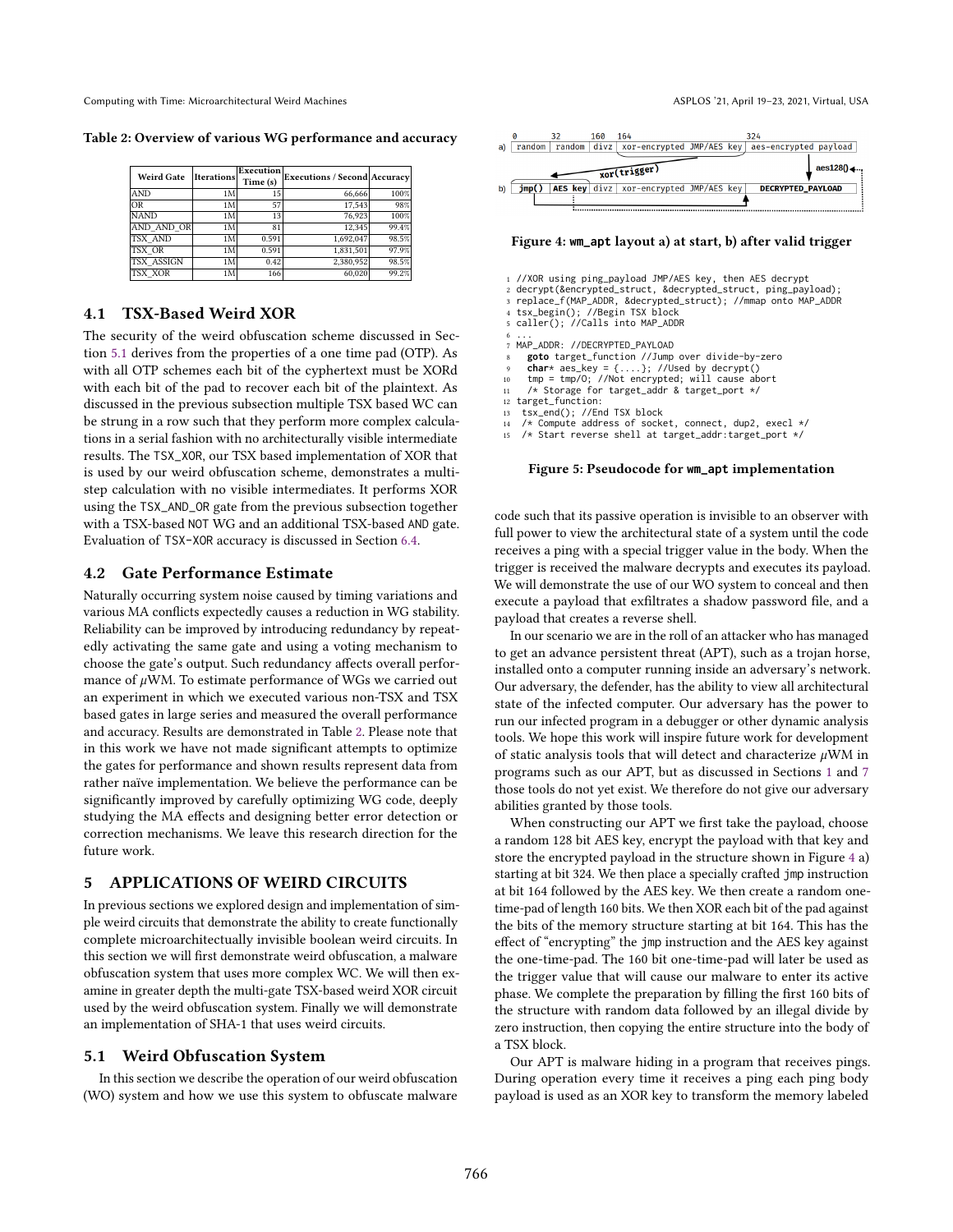#### <span id="page-9-1"></span>Table 3: Triggers required for successful **wm\_apt** transform

<span id="page-9-0"></span>

Figure 6: Histogram of **wm\_apt** triggers yielding successful transform

xor-encrypted JMP/AES key in Figure [4](#page-8-2) and overwrite the bits labeled random. Bits 32-160 are then used as an AES key to decrypt the payload at the end of the memory region. Finally, the entire region is mmap'd and executed inside a TSX block as shown in Figure [5.1.](#page-8-3) If the secret key in the ping body was correct there a jmp instruction leading to goto target\_function appears at bits 0-32 that will begin execution of the decrypted payload. Because our XOR and AES keys were correct in this case, the payload will execute properly and open a reverse shell to the attacker.

During the silent phase, before the attack is triggered, the affected machine may receive many pings. When a received ping does not contain the trigger value, first 160 bits of the TSX block will contain a bad AES key resulted in garbage values in the decrypted payload, and no jmp instruction. Instead of properly jumping over the contents of the AES key and divide-by-zero instruction, this incorrectly-decrypted region is executed as-is. This will generally cause a near-immediate fault, but is guaranteed to fault by the time it reaches the tmp =  $tmp/0$  instruction at bits 160-164. This fault is then rolled-back since it is inside a TSX block, and the program continues to wait for the next ping trigger.

All critical parts of this APT operate in TSX blocks which are not directly observable by a debugger. In addition, the one-timepad "decryption" of the AES key is performed by a TSX-based XOR WG that has no architecturally visible intermediate values. The analyzer will not see any part of the payload until the trigger has been successful and the payload is already running.

Execution of the logic gates underlying the TSX-based XOR, as discussed in Section [4.1,](#page-8-4) is not 100% accurate and is not guaranteed to always return a correct result. Practically this means that each trigger must be evaluated by the APT multiple times. We chose this evaluation multiple to be 10. In our implementation the APT is able to process pings in real-time with inter-arrival times up to 500ms. We see in Figure [6](#page-9-0) and Table [3](#page-9-1) the distribution of pings in 100 experiments required to successfully decrypt and execute the reverse shell malware payload. A median of 6 pings demonstrates successful XOR transform of the 160 bits shown in Figure [4](#page-8-2) in <60 XOR attempts. Detailed performance of this operation is examined in Section [6.](#page-10-0)

### <span id="page-9-2"></span>5.2 SHA-1 Implementation

We chose a hashing algorithm to be an illustrative high level algorithm with which to demonstrate partially architecturally visible  $\mu$ WM for a number of reasons. A cryptographic hashing function provides a challenging case for  $\mu$ WM which have components with less than 100% accuracy. If a single bit of a pre-image is changed, a good cryptographic hash function should provide a completely different hash. In the same way single bit errors that occur during hash computation are magnified which makes SHA-1 a challenging test case for what can be done with  $\mu$ WM. While SHA-1 is no longer considered a secure hash function, it is still an algorithm at a level of complexity suitable for initial demonstration of of uWM fitness for complex computational tasks. Another reason we chose a hashing algorithm is that our WC version can be used to replace the hash function in the malware obfuscation system due to Sharif et al. [\[56\]](#page-13-18). This provides an additional malware obfuscation system based on WM.

Referring to our SHA-1 implementation "partially architecturally visible" implies that while many interim values are stored in architecturally visible memory all of the actual SHA-1 computation is performed by  $\mu$ WM. For example, when the algorithm requires adding two numbers, no CPU add instructions are executed. The implementation performs the addition using a full adder constructed from two discrete weird XOR gates and a composed weird AND\_AND\_OR gate. During execution the output of the weird XOR gates is temporarily stored in memory as is the output of the weird AND\_AND\_OR. With the parameters that we chose for experiments as described in Section [6.5.2,](#page-11-2) 41.9% of the intermediate results were architecturally visible.

As discussed in previous sections many of our weird gates have a high degree of accuracy, but in very long runs errors do occur. Our implementation of SHA-1 requires more than 100 000 executions of several different kinds of WG and we determined that the accuracy of the WG was insufficient. Our SHA-1 implementation improves on the accuracy of single gate executions by performing multiple redundant executions. In the first step it performs each WG execution s times, storing the timing values in each element of an array T of length s. The algorithm then converts the median value in T into a logic value which is then stored in array L of length n. The algorithm then uses a best-k-of-n voting scheme such that whichever logic value appears more than k times in array L is chosen as the final output. Parameters s, k, and n are specified in a configuration file.

The described system supports a chosen tradeoff between execution time, visibility (number of intermediate values exposed in RAM), and accuracy. We ran a series of 10 experiments in which each experiment consisted of an execution of the SHA-1 implementation. For these experiments we chose parameters s=10, k=3, and n=5 which are conservative values favoring accuracy over speed. Each of those experiments produced a correct hash. Table [4](#page-10-1) shows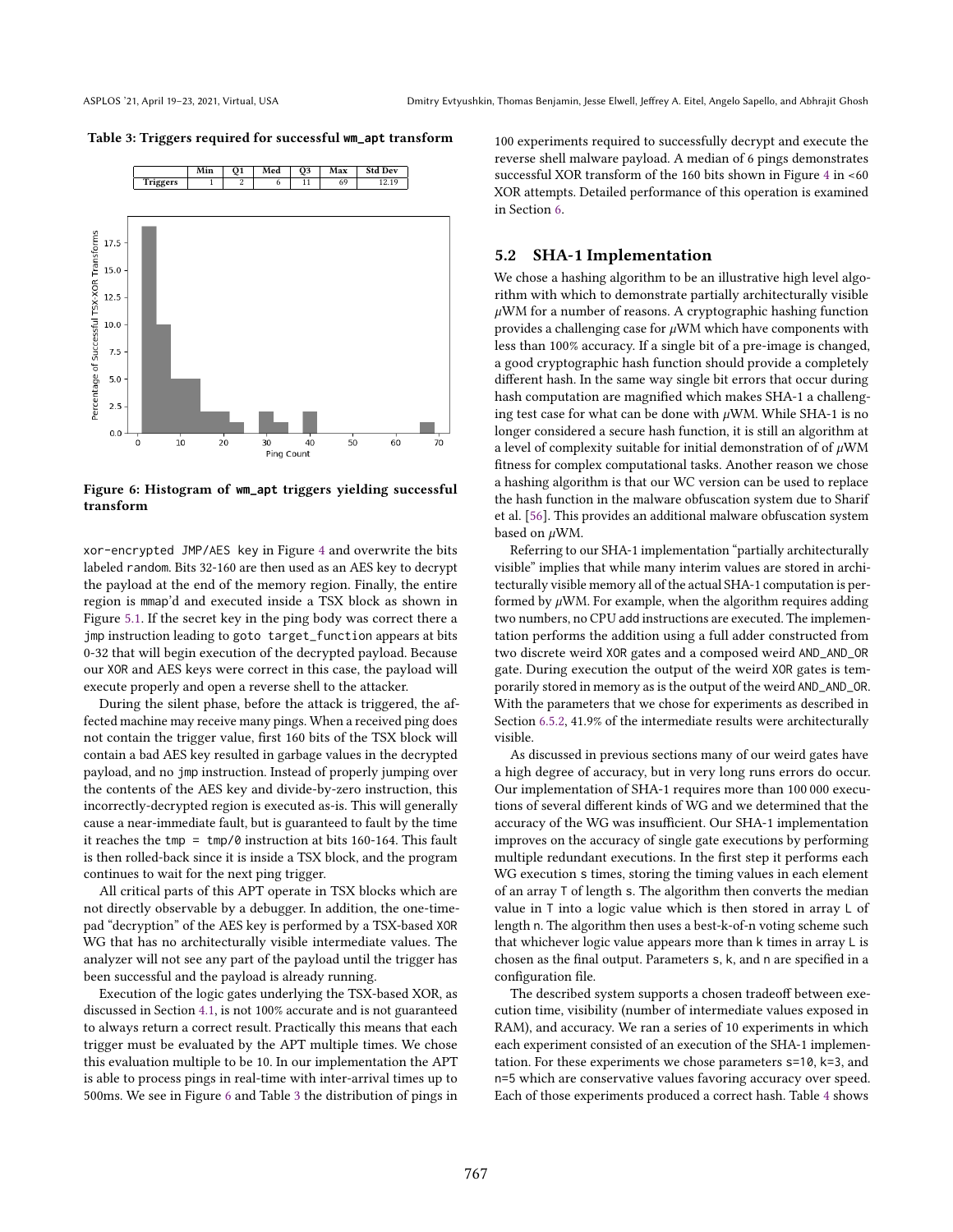<span id="page-10-1"></span>Table 4: Correct / incorrect gate executions in 2-Block SHA-1 hash experiment

|             | <b>Correct After Median</b>                                          | <b>Correct After Vote</b> |
|-------------|----------------------------------------------------------------------|---------------------------|
| <b>AND</b>  | $19,200/19,200 = 1,000000$                                           | $6,400/6,400 = 1,000000$  |
| <b>OR</b>   | $15.360/15.360 = 1.000000$                                           | $3.072/3.072 = 1.000000$  |
| <b>NAND</b> | $1263,360/1263,360 = 1.000000 \mid 252,672/252,672 = 1.000000$       |                           |
|             | AND AND OR 1,794,238/1,794,240 = 0.999999 256,320/256,320 = 1.000000 |                           |

the correct / incorrect gate executions from a representative experiment in which "Correct After Median" indicates that the median timing value from T was in the correct range for the expected output of the WG, and "Correct After Vote" indicates that the result of the k-of-n vote was the correct logic value. Each execution took around 26 minutes. The experiment shown in Table [4](#page-10-1) took 26:30. Please note that we have made no attempt to find parameter values that produce near 100% successful SHA-1 hashes at faster speeds.

### <span id="page-10-0"></span>6 EXPERIMENTAL METHODOLOGY AND EVALUATION

### <span id="page-10-2"></span>6.1 Setup for Weird Gate and Weird Circuit Experiments

We used 2 different computers for the experiments discussed in this paper. We performed all experiments that involved TSX-based WC on a laptop fitted with an Intel Dual-Core i7-6600U CPU running Ubuntu 18.04.4 LTS with a 5.4.0-42 kernel. We configured grub such that physical CPU 1 was isolated and the dynamic frequency scaling was disabled to permit us to manually set the CPU frequency to 2.30 GHz for all experiments. We configured our experiments to always use the 3rd logical CPU core for  $\mu$ WM execution. We performed our non-TSX based WC experiments on a machine equipped with i5-8259U 2.3GHz CPU. The setup was otherwise the same as for the TSX-based WG experiments.

While this configuration improves the overall  $\mu$ WM stability, it is not critical and practical  $\mu$ WM computation can be achieved on a system with the default configuration. CPU frequency scaling and other processes being executed on the hypercore within the same CPU core introduce the most invasive effects. However, it is fairly easy to reduce such effects by executing an infinite loop and tying it to the matching hypercore. This 1) brings CPU frequency to the maximum supported value, 2) does not allow other processes to be scheduled on that core. In addition, WR demonstrated in the paper are implemented using only local core resources. As a result, activity on other cores does not have a drastic effect.

#### 6.2 Evaluation Framework

One of the challenges of working with WGs is their stability when composed into WCs. Successful execution of each WG depends on microarchitectural state that is not generally obvious to a developer. To combat this, we developed a framework we call skelly that abstracts away the need to understand the state of the microarchecture to build WCs. This framework acts as a static library that provides basic logic functions such as int and(int a, int b);. Our SHA-1 implementation (see Section [5.2\)](#page-9-2) was built using the skelly framework.

Aside from reliability improvement features such as the k-of-n vote described in the SHA-1 implementation, the main feature of

<span id="page-10-4"></span>

Figure 7: bp/icache AND Gate - Measured Timing KDE

<span id="page-10-5"></span>

Figure 8: bp/icache OR Gate - Measured Timing KDE

<span id="page-10-3"></span>Table 5: BPU and instruction cache weird gate accuracy evaluation

| Gate | <b>Operations</b> | Correct | Mean Accuracv |
|------|-------------------|---------|---------------|
| AND  | 320000            | 319994  | 0.99998125    |
| ΩR   | 320000            | 319988  | 0.9999625     |

skelly is its mechanisms to maintain WG functionality even as WGs are added. For example, we found that branch predictor and instruction cache WGs have a strong dependence on code alignment such that the clflush operates on the correct cache line. We identify and map in skelly a dedicated portion of memory at cachealigned addresses for each WG that depends on this alignment and initialize it at run time. This has allowed us to implement AND, OR, XOR, NOT, AND-AND-OR, and a variety of convenience functions such as a full adder, 32-bit left shift/rotate, as well as 32-bit versions of all logical primitives.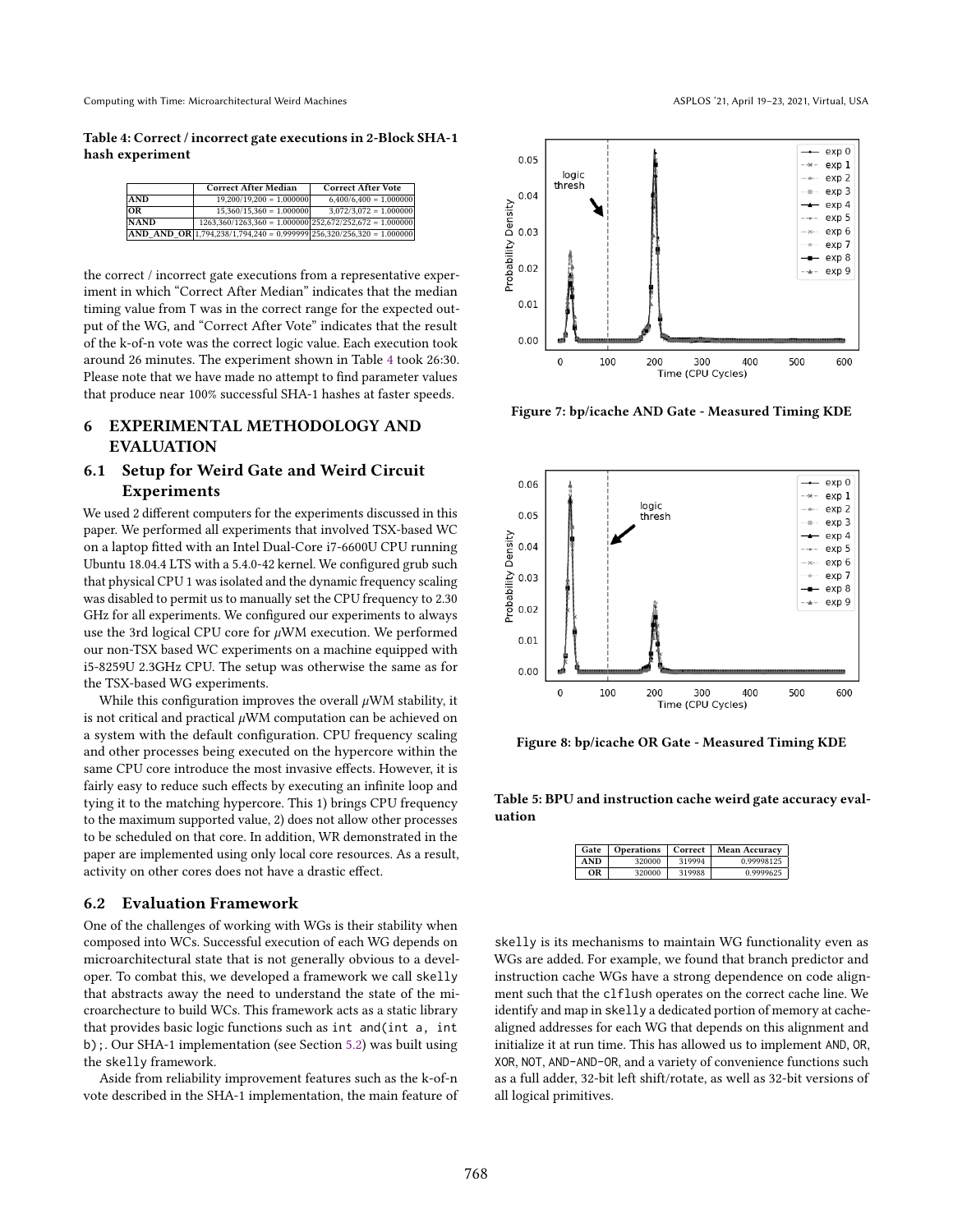<span id="page-11-4"></span>Table 6: **TSX-AND-OR** measurement delay (CPU cycles)

| Input                     | Min | 01  | Med | <b>O3</b> | Max   | <b>Std Dev</b> | Mean       |
|---------------------------|-----|-----|-----|-----------|-------|----------------|------------|
| AND (0,0)                 | 32  | 220 | 224 | 228       | 19704 | 895.140481     | 427.464108 |
| AND(0,1)                  | 33  | 220 | 224 | 228       | 19898 | 930.385259     | 425.825045 |
| AND(1,0)                  | 32  | 220 | 224 | 228       | 20812 | 960.856007     | 431.780749 |
| AND (1,1)                 | 31  | 35  | 36  | 38        | 10633 | 257.526695     | 61.938191  |
| OR $(0,0)$                | 31  | 192 | 217 | 222       | 18576 | 927.312266     | 415.490419 |
| $\overline{\rm OR}$ (0,1) | 31  | 34  | 36  | 36        | 8916  | 143.093040     | 48.554473  |
| OR(1,0)                   | 31  | 34  | 36  | 36        | 9096  | 155.911515     | 46.165324  |
| OR(1,1)                   | 31  | 34  | 36  | 36        | 5475  | 105.783600     | 43.736969  |

<span id="page-11-5"></span>Table 7: **TSX-XOR** measurement delay (CPU cycles)

| Input | Min | 01  | Med | О3  | Max   | <b>Std Dev</b> | Mean       |
|-------|-----|-----|-----|-----|-------|----------------|------------|
| 0.0   | 31  | 220 | 222 | 228 | 20323 | 963.352778     | 432.871339 |
| 0.1   | 31  | 34  | 36  | 37  | 15656 | 360.437970     | 75.401468  |
| 1.0   | 31  | 34  | 36  | 37  | 16525 | 344.305996     | 71.674809  |
| 1,1   | 31  | 212 | 222 | 226 | 19200 | 883.147570     | 382.066129 |

### 6.3 Evaluation of Branch Predictor and Instruction Cache Based Weird Gates

We evaluated our branch predictor/ instruction cache based gates, such as AND and OR, using the skelly framework with system conditions outlined in Section [6.1.](#page-10-2) skelly was compiled with a flag allowing architecturally visible verification of WG outputs to for reporting purposes. In evaluating AND & OR we performed 320 000 operations per gate type using sets of 2 randomized input provided by rand(). We show the accuracy statistics in Table [5,](#page-10-3) and timing KDEs for each in Figure [7](#page-10-4) and Figure [8](#page-10-5) that show the logic level boundary.

#### <span id="page-11-0"></span>6.4 Evaluation of TSX-Based Weird Circuits

We evaluated our TSX-based gates using an optimized version of the skelly framework with additional code alignment to improve TSX gate stability. Each gate was exercised with 64 000 operations. We show in Table [8](#page-11-3) the mean accuracy and number of unrecovered TSX aborts across 4 TSX-series gate types and present delay measurements from TSX-AND-OR and TSX-OR gates in Tables [6](#page-11-4) and [7.](#page-11-5)

### 6.5 Setup for Weird Circuit Application Experiments

6.5.1 Weird Obfuscation. The wm\_apt framework as described in Section [5.1](#page-8-0) was built with the modified skelly framework described in Section [6.4.](#page-11-0) We performed the following experiment 100 times to generate the distribution shown in Figure [6.](#page-9-0) In the first terminal wm\_apt is executed. In a second, continuous pings are sent with ping localhost -p \$XOR\_SECRET -i 0.5. In a third, a netcat session is running awaiting the reverse shell from the wm\_apt with the following commands: pkill ping && exit. Upon successfully decoding the malicious payload, the reverse shell terminates ping and the ping count is recorded.

<span id="page-11-2"></span>6.5.2 Evaluation of the SHA-1 Implementation. The  $\mu$ WM computing SHA-1 was built using the interfaces provided by the skelly framework. For evaluation a test fixed plaintext string was provided to the executable 10 times for hashing using system conditions outlined in Section [6.1.](#page-10-2) In our test run each of the ten hashes executed successfully, with discrete and logical operation counts and accuracies outlined in Table [4.](#page-10-1) As a convenience we have allowed skelly

Table 8: TSX Gate Accuracy

<span id="page-11-3"></span>

| Gate          | Correct Ops | <b>TSX Aborts</b> | <b>Total Ops</b> | Mean Accuracy |
|---------------|-------------|-------------------|------------------|---------------|
| AND           | 62880       |                   | 64000            | 0.98250       |
| OR            | 61922       |                   | 64000            | 0.96753       |
| <b>AND-OR</b> | 61152       | 12                | 64000            | 0.97775       |
| XOR           | 59259       |                   | 64000            | 0.92592       |

framework to abort when an incorrect logical operation is detected, and to compare the hash output to a reference SHA-1 implementation. During standard operation, however, skelly does not provide this verification.

### <span id="page-11-1"></span>7 RELATED WORK

The work presented in this paper touches on three areas of research: Weird Machines, microarchitectural side-effect based computing and software obfuscation. We discuss related work in all of these.

Dullien [\[20\]](#page-13-20) was first to provide a formal model for the notion of a Weird Machine. Previously several works demonstrated possibility of WM construction using architectural-level artifacts in existing machines. For instance, Shapiro et al [\[55\]](#page-13-22) described an ELF (Executable and Linking Format) Weird Machine that is present within the Linux runtime loader (RTLD). The authors showed how computations defined using a formal language can be used to drive its operation. Bangert et al. [\[4\]](#page-12-12) described a Weird Machine present within the IA32 architecture's interrupt handing and memory translation tables and how it can be used to perform arbitrary computations. These works show the use of unexpected (but specified) computation capabilities within the architectural layer of the target CPU. Both WMs are observable and therefore can be mitigated by an analyzer constructed following CPU specifications.

Szefer et al. [\[58\]](#page-13-37) provides a detailed survey of microarchitectural side and covert channel attacks and outlines the space for MA artifacts that can be used to construct  $\mu$ WM. Kocher et al. [\[34\]](#page-13-35) showed how branch prediction state can be manipulated to force victim programs to leak arbitrary data via a cache based covert channel. Lipp et al. [\[38\]](#page-13-38) leveraged delayed exception handling within the CPU pipeline to leak kernel space data into user space. More recently line fill buffers [\[60\]](#page-13-39) and write transient forwarding of store buffer values [\[42\]](#page-13-40) were exploited to leak data without address space restrictions. The existing corpora of work on attacks using microarchitectural side-effects typically focuses on data leaks using various microarchitectural structures rather than attempt to formalize the computation. Wampler et al. [\[61\]](#page-13-41) demonstrates the feasibility of concealing computations using speculative execution. The computations are performed by executing instruction sequences that cannot be executed during normal operation of the program but can occur in transient execution mode due to the CPU's mis-speculations. Traditional reference monitors cannot detect this attack since they ignore never-executed code paths. However recently developed speculative execution code trace detection tools [\[28,](#page-13-42) [62\]](#page-13-43) can be used to detect such types of execution. In contrast, in our work the malicious code is not represented by regular ISA instructions located inside the target program that a potential analyzer can detect.

Previously the usage of hardware performance monitoring for malware detection was proposed [\[57\]](#page-13-44). Since  $\mu$ WM execution results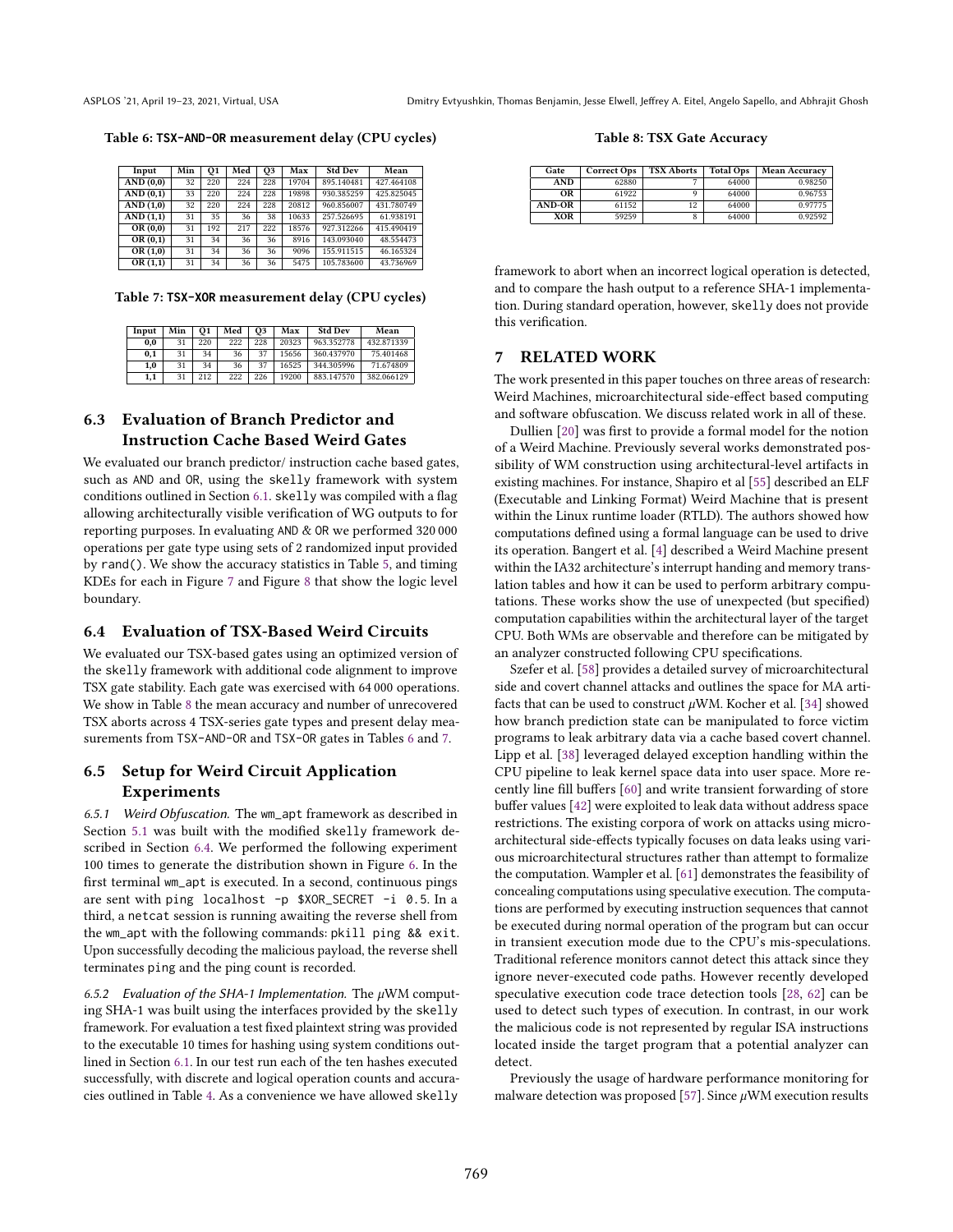in irregular behavior similar to that observed during side channel attacks, existing tools may be applied to detect  $\mu$ WM presence. Such tools typically use hardware-based performance monitoring to detect abnormal patterns in software. However, they usually are only used for monitoring applications handling sensitive data and not designed for full-system monitoring [\[43,](#page-13-45) [69\]](#page-14-6) which is needed for  $\mu$ WM detection in a running system. While [\[43\]](#page-13-45) can detect malicious speculative execution patterns, the analyzer needs to be trained for specific types of malicious code sequences. In this paper we discussed how  $\mu$ WM phenomenon is not tied to a specific microarchitectural entity. An advanced attacker may be able to bypass the detection by discovering and using alternative mechanisms inside CPU microarchitecture. This makes construction of an universal  $\mu$ WM detector challenging or even impossible. Several recent works [\[33,](#page-13-46) [48\]](#page-13-47) proposed to mitigate speculative execution attacks by limiting speculation or by hiding effects from speculative execution. Such protections require significantly changing the CPU pipeline.

Recently microarchitectural protections against speculative executed attacks were introduced that relay on CPU microcode to suppress dangerous speculative execution. While some of our gates that rely on branch prediction mistraining may be affected, this happens only under the most conservative configuration. Such configuration is likely to cause drastic performance degradation. Moreover, gates implemented using the TSX technology appear unaffected.

The approach we use to obfuscate the logic bomb used to trigger the APT described in this paper is based loosely on the approach followed in [\[56\]](#page-13-18). Here the logic bomb is hidden by use of a cryptographically secure hash function to hide the value of the input trigger. Such an approach is susceptible to brute force attacks since the code used to decode the input trigger can be executed in arbitrary environments consisting of CPUs with diverse microarchitectural characteristics. Our use of microarchitectural side-effects to decode the input trigger makes such attacks harder to accomplish since the decoding will work only in specific microarchitectural environments. Baldoni et al. [\[3\]](#page-12-8) discusses the use of symbolic execution techniques to identify backdoor inputs. Symbolic execution operates at the level of programmatic abstraction which is even higher than the architectural layer which in turn is above the microarchitectural layer. For true brute force analysis multiple instances of virtualized environments need to be created to explore multiple paths in a program; this leads to more impacts on shared microarchitectural resources. Bulazel et al. [\[10\]](#page-12-14) discusses dynamic monitoring of malware execution using various types of instrumentation, generally either in-system or out-of-system. Most monitoring techniques result in timing overhead except possibly bare-metal analysis. Bare-metal analysis is used to counter virtualization-resistant malware but provides less insight into malware behavior and results in challenges in scalability. Fratantonio et al. [\[27\]](#page-13-26) discusses the use of static analysis to detect suspicious predicates that guard sensitive functions; this approach cannot apply to WCs. Schrittwieser et al. [\[50\]](#page-13-17) deals with binary code analysis. It classifies analysis goals, obfuscation techniques, analysis techniques and then assesses the security of code obfuscation techniques. They discuss dynamic analysis which trades off coverage against cost, microarchitectural behavior exhibited only under very

specific circumstances may never be observable owing to scaling requirements for coverage.

### 8 CONCLUSIONS

We have introduced the concept of  $\mu$ WMs: a methodology for harnessing the computing capability provided via the unspecified aspects of CPU microarchitectures. We have described a framework for programmatically storing and operating on microarchitectural state as WRs and WGs respectively. We have shown techniques for composing primitive operations into more complex WCs. Our approach for manipulation of microarchitectural state has been shown to be applicable to diverse microarchitectural structures. The use of our approach for the creation of an obfuscated, microarchitecture sensitive logic bomb as well as for the implementation of a reasonably complex cryptographic algorithm SHA-1 shows its flexibility for diverse applications. Obfuscation of code functionality, in particular, has been shown to be an important area of application for  $\mu$ WMs. We believe that our work merely uncovers the tip of the iceberg: we believe that  $\mu$ WMs will have strong applications in both offensive and defensive adversarial scenarios in the future.

#### **REFERENCES**

- <span id="page-12-5"></span>[1] Martín Abadi, Mihai Budiu, Úlfar Erlingsson, and Jay Ligatti. 2009. Control-flow integrity principles, implementations, and applications. ACM Transactions on Information and System Security (TISSEC) 13, 1 (2009), 4.
- <span id="page-12-0"></span>[2] Andrew W Appel. 2001. Foundational proof-carrying code. In Proceedings 16th Annual IEEE Symposium on Logic in Computer Science. IEEE, 247–256. [3] Roberto Baldoni, Emilio Coppa, Daniele Cono D'elia, Camil Demetrescu, and
- <span id="page-12-8"></span>Irene Finocchi. 2018. A survey of symbolic execution techniques. ACM Computing Surveys (CSUR) 51, 3 (2018), 1–39.
- <span id="page-12-12"></span>[4] Julian Bangert, Sergey Bratus, Rebecca Shapiro, and Sean W Smith. 2013. The Page-Fault Weird Machine: Lessons in Instruction-less Computation. In Presented as part of the 7th USENIX Workshop on Offensive Technologies. [https://www.cs.](https://www.cs.dartmouth.edu/~sergey/wm/woot13-bangert.pdf) [dartmouth.edu/~sergey/wm/woot13-bangert.pdf.](https://www.cs.dartmouth.edu/~sergey/wm/woot13-bangert.pdf)
- <span id="page-12-10"></span>[5] Thomas Benjamin, Jeff Eitel, Jesse Elwell, Dmitry Evtyushkin, and Ghosh Abhrajit. 2020. Weird Circuits in CPU Microarchitectures. Presentation, The Sixth Workshop on Language-Theoretic Security (LangSec) (2020). [http://spw20.langsec.org/slides/](http://spw20.langsec.org/slides/WeirdCircuits_LangSec2020.pdf) [WeirdCircuits\\_LangSec2020.pdf,](http://spw20.langsec.org/slides/WeirdCircuits_LangSec2020.pdf) Accessed: 2020-12-18.
- <span id="page-12-9"></span>[6] Sandeep Bhatkar, Daniel C DuVarney, and Ron Sekar. 2003. Address Obfuscation: An Efficient Approach to Combat a Broad Range of Memory Error Exploits.. In USENIX Security Symposium, Vol. 12. 291–301.
- <span id="page-12-2"></span>[7] Jan Olaf Blech and Sidi Ould Biha. 2011. Verification of PLC properties based on formal semantics in Coq. In International Conference on Software Engineering and Formal Methods. Springer, 58–73.
- <span id="page-12-3"></span>Sylvie Boldo and Jean-Christophe Filliâtre. 2007. Formal verification of floatingpoint programs. In 18th IEEE Symposium on Computer Arithmetic (ARITH'07). IEEE, 187–194.
- <span id="page-12-11"></span>[9] Sergey Bratus. What are Weird Machines? [https://www.cs.dartmouth.edu/](https://www.cs.dartmouth.edu/~sergey/wm/) sergey/wm/. Accessed: 2020-12-18.
- <span id="page-12-14"></span>[10] Alexei Bulazel and Bülent Yener. 2017. A survey on automated dynamic malware analysis evasion and counter-evasion: Pc, mobile, and web. In Proceedings of the 1st Reversing and Offensive-oriented Trends Symposium. 1–21.
- <span id="page-12-1"></span>[11] Jerry R Burch, Edmund M Clarke, Kenneth L McMillan, David L Dill, and Lain-Jinn Hwang. 1992. Symbolic model checking: 1020 states and beyond. Information and computation 98, 2 (1992), 142–170.
- <span id="page-12-6"></span>[12] Iker Burguera, Urko Zurutuza, and Simin Nadjm-Tehrani. 2011. Crowdroid: behavior-based malware detection system for android. In Proceedings of the 1st ACM workshop on Security and privacy in smartphones and mobile devices. ACM, 15–26.
- <span id="page-12-13"></span>[13] Claudio Canella, Jo Van Bulck, Michael Schwarz, Moritz Lipp, Benjamin Von Berg, Philipp Ortner, Frank Piessens, Dmitry Evtyushkin, and Daniel Gruss. 2019. A systematic evaluation of transient execution attacks and defenses. In 28th USENIX Security Symposium (USENIX) Security 19). 249–266.
- <span id="page-12-7"></span>[14] Mihai Christodorescu, Somesh Jha, Sanjit A Seshia, Dawn Song, and Randal E Bryant. 2005. Semantics-aware malware detection. In 2005 IEEE Symposium on Security and Privacy (S&P'05). IEEE, 32–46.
- <span id="page-12-4"></span>[15] James Clause, Wanchun Li, and Alessandro Orso. 2007. Dytan: a generic dynamic taint analysis framework. In Proceedings of the 2007 international symposium on Software testing and analysis. 196–206.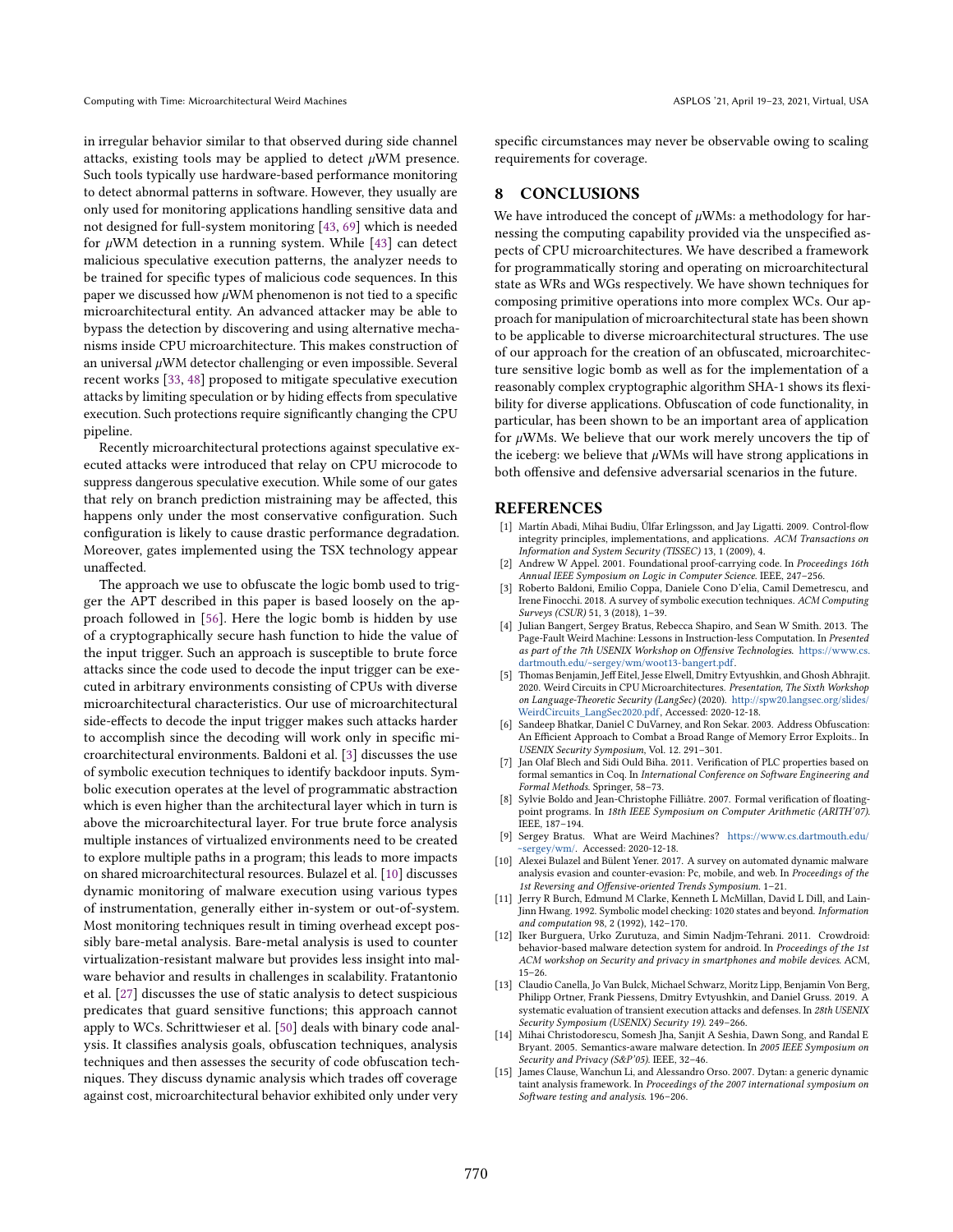- <span id="page-13-14"></span>[16] Robert Collins. Intel's System Management Mode. ([n. d.]). [http://www.rcollins.](http://www.rcollins.org/ddj/Jan97/Jan97.html) [org/ddj/Jan97/Jan97.html,](http://www.rcollins.org/ddj/Jan97/Jan97.html) Accessed: 2021-01-26.
- <span id="page-13-19"></span>[17] Asish Kumar Dalai, Shakya Sundar Das, and Sanjay Kumar Jena. 2017. A code obfuscation technique to prevent reverse engineering. In 2017 International Conference on Wireless Communications, Signal Processing and Networking (WiSPNET). IEEE, 828–832.
- <span id="page-13-12"></span>[18] Gregory William Dalcher and John D Teddy. 2013. Systems and methods for behavioral sandboxing. US Patent 8,479,286.
- <span id="page-13-15"></span>[19] Christopher Domas. 2017. Breaking the x86 ISA. Black Hat (2017).
- <span id="page-13-20"></span>[20] Thomas F Dullien. 2017. Weird machines, exploitability, and provable unexploitability. IEEE Transactions on Emerging Topics in Computing (2017).
- <span id="page-13-6"></span>[21] William Enck, Peter Gilbert, Seungyeop Han, Vasant Tendulkar, Byung-Gon Chun, Landon P Cox, Jaeyeon Jung, Patrick McDaniel, and Anmol N Sheth. 2014. TaintDroid: an information-flow tracking system for realtime privacy monitoring on smartphones. ACM Transactions on Computer Systems (TOCS) 32, 2 (2014), 1–29.
- <span id="page-13-32"></span>[22] Dmitry Evtyushkin, Dmitry Ponomarev, and Nael Abu-Ghazaleh. 2016. Jump over ASLR: Attacking branch predictors to bypass ASLR. In 2016 49th Annual IEEE/ACM International Symposium on Microarchitecture (MICRO). IEEE, 1–13.
- <span id="page-13-31"></span>[23] Dmitry Evtyushkin, Ryan Riley, Nael CSE Abu-Ghazaleh, ECE, and Dmitry Ponomarev. 2018. Branchscope: A new side-channel attack on directional branch predictor. ACM SIGPLAN Notices 53, 2 (2018), 693-707.
- <span id="page-13-2"></span>[24] Seyed K Fayaz, Tianlong Yu, Yoshiaki Tobioka, Sagar Chaki, and Vyas Sekar. 2016. BUZZ: Testing Context-Dependent Policies in Stateful Networks. In 13th USENIX Symposium on Networked Systems Design and Implementation (NSDI 16). 275–289.
- <span id="page-13-0"></span>[25] Xinyu Feng, Zhaozhong Ni, Zhong Shao, and Yu Guo. 2007. An open framework for foundational proof-carrying code. In Proceedings of the 2007 ACM SIGPLAN international workshop on Types in languages design and implementation. ACM, 67–78.
- <span id="page-13-13"></span>[26] Bryan Ford and Russ Cox. 2008. Vx32: Lightweight User-level Sandboxing on the x86.. In USENIX Annual Technical Conference. Boston, MA, 293–306.
- <span id="page-13-26"></span>[27] Yanick Fratantonio, Antonio Bianchi, William Robertson, Engin Kirda, Christopher Kruegel, and Giovanni Vigna. 2016. Triggerscope: Towards detecting logic bombs in android applications. In 2016 IEEE symposium on security and privacy (SP). IEEE, 377–396.
- <span id="page-13-42"></span>[28] Marco Guarnieri, Boris Köpf, José F Morales, Jan Reineke, and Andrés Sánchez. 2020. SPECTECTOR: Principled detection of speculative information flows. In 2020 IEEE Symposium on Security and Privacy (SP). IEEE, 1–19.
- <span id="page-13-4"></span>[29] Xiaolong Guo, Raj Gautam Dutta, Yier Jin, Farimah Farahmandi, and Prabhat Mishra. 2015. Pre-silicon security verification and validation: A formal perspective. In Proceedings of the 52nd Annual Design Automation Conference. ACM, 145.
- <span id="page-13-3"></span>[30] Klaus Havelund, Doron Peled, and Dogan Ulus. 2017. First order temporal logic monitoring with BDDs. In Proceedings of the 17th Conference on Formal Methods in Computer-Aided Design. FMCAD Inc, 116–123.
- <span id="page-13-8"></span>[31] Xuxian Jiang, Xinyuan Wang, and Dongyan Xu. 2007. Stealthy malware detection through vmm-based out-of-the-box semantic view reconstruction. In Proceedings of the 14th ACM conference on Computer and communications security. ACM, 128–138.
- <span id="page-13-9"></span>[32] Min Gyung Kang, Heng Yin, Steve Hanna, Stephen McCamant, and Dawn Song. 2009. Emulating emulation-resistant malware. In Proceedings of the 1st ACM workshop on Virtual machine security. 11–22.
- <span id="page-13-46"></span>[33] Khaled N Khasawneh, Esmaeil Mohammadian Koruyeh, Chengyu Song, Dmitry Evtyushkin, Dmitry Ponomarev, and Nael Abu-Ghazaleh. 2019. Safespec: Banishing the spectre of a meltdown with leakage-free speculation. In 2019 56th ACM/IEEE Design Automation Conference (DAC). IEEE, 1–6.
- <span id="page-13-35"></span>[34] Paul Kocher, Daniel Genkin, Daniel Gruss, Werner Haas, Mike Hamburg, Moritz Lipp, Stefan Mangard, Thomas Prescher, Michael Schwarz, and Yuval Yarom. 2018. Spectre attacks: Exploiting speculative execution. arXiv preprint arXiv:1801.01203 (2018). [https://spectreattack.com/spectre.pdf.](https://spectreattack.com/spectre.pdf)
- <span id="page-13-5"></span>[35] Xavier Leroy. 2009. Formal verification of a realistic compiler. Commun. ACM 52, 7 (2009), 107–115.
- <span id="page-13-24"></span>[36] Xavier Leroy et al. 2012. The CompCert verified compiler. Documentation and user's manual. INRIA Paris-Rocquencourt 53 (2012).
- <span id="page-13-16"></span>[37] Cullen Linn and Saumya Debray. 2003. Obfuscation of executable code to improve resistance to static disassembly. In Proceedings of the 10th ACM conference on Computer and communications security. 290–299.
- <span id="page-13-38"></span>[38] Moritz Lipp, Michael Schwarz, Daniel Gruss, Thomas Prescher, Werner Haas, Stefan Mangard, Paul Kocher, Daniel Genkin, Yuval Yarom, and Mike Hamburg. 2018. Meltdown. arXiv preprint arXiv:1801.01207 (2018). [https://arxiv.org/pdf/](https://arxiv.org/pdf/1801.01207) [1801.01207.](https://arxiv.org/pdf/1801.01207)
- <span id="page-13-34"></span>[39] Andrea Mambretti, Matthias Neugschwandtner, Alessandro Sorniotti, Engin Kirda, William Robertson, and Anil Kurmus. 2019. Speculator: a tool to analyze speculative execution attacks and mitigations. In Proceedings of the 35th Annual Computer Security Applications Conference. 747–761.
- <span id="page-13-28"></span>[40] Ross Mcilroy, Jaroslav Sevcik, Tobias Tebbi, Ben L Titzer, and Toon Verwaest. 2019. Spectre is here to stay: An analysis of side-channels and speculative execution. arXiv preprint arXiv:1902.05178 (2019).
- <span id="page-13-25"></span>[41] Neophytos G Michael and Andrew W Appel. 2000. Machine instruction syntax and semantics in higher order logic. In International Conference on Automated Deduction. Springer, 7–24.
- <span id="page-13-40"></span>[42] Marina Minkin, Daniel Moghimi, Moritz Lipp, Michael Schwarz, Jo Van Bulck, Daniel Genkin, Daniel Gruss, Frank Piessens, Berk Sunar, and Yuval Yarom. 2019. Fallout: Reading kernel writes from user space. arXiv preprint arXiv:1905.12701 (2019).
- <span id="page-13-45"></span>[43] Samira Mirbagher-Ajorpaz, Gilles Pokam, Esmaeil Mohammadian-Koruyeh, Elba Garza, Nael Abu-Ghazaleh, and Daniel A Jiménez. 2020. PerSpectron: Detecting Invariant Footprints of Microarchitectural Attacks with Perceptron. In 2020 53rd Annual IEEE/ACM International Symposium on Microarchitecture (MICRO). IEEE, 1124–1137.
- <span id="page-13-1"></span>[44] George C Necula. 1997. Proof-carrying code. In Proceedings of the 24th ACM SIGPLAN-SIGACT symposium on Principles of programming languages. ACM, 106–119.
- <span id="page-13-7"></span>[45] James Newsome and Dawn Xiaodong Song. 2005. Dynamic Taint Analysis for Automatic Detection, Analysis, and SignatureGeneration of Exploits on Commodity Software.. In NDSS, Vol. 5. Citeseer, 3–4.
- <span id="page-13-23"></span>[46] James Oakley and Sergey Bratus. 2011. Exploiting the Hard-Working DWARF: Trojan and Exploit Techniques with No Native Executable Code.. In WOOT. 91–102.
- <span id="page-13-27"></span>[47] Vasilis Pappas, Michalis Polychronakis, and Angelos D Keromytis. 2012. Smashing the gadgets: Hindering return-oriented programming using in-place code randomization. In 2012 IEEE Symposium on Security and Privacy. IEEE, 601–615.
- <span id="page-13-47"></span>[48] Christos Sakalis, Stefanos Kaxiras, Alberto Ros, Alexandra Jimborean, and Magnus Själander. 2019. Efficient invisible speculative execution through selective delay and value prediction. In 2019 ACM/IEEE 46th Annual International Symposium on Computer Architecture (ISCA). IEEE, 723–735.
- <span id="page-13-10"></span>[49] A-D Schmidt, Rainer Bye, H-G Schmidt, Jan Clausen, Osman Kiraz, Kamer A Yuksel, Seyit Ahmet Camtepe, and Sahin Albayrak. 2009. Static analysis of executables for collaborative malware detection on android. In 2009 IEEE International Conference on Communications. IEEE, 1–5.
- <span id="page-13-17"></span>[50] Sebastian Schrittwieser, Stefan Katzenbeisser, Johannes Kinder, Georg Merzdovnik, and Edgar Weippl. 2016. Protecting software through obfuscation: Can it keep pace with progress in code analysis? ACM Computing Surveys (CSUR) 49, 1 (2016), 1–37.
- <span id="page-13-36"></span>[51] Michael Schwarz, Moritz Lipp, Daniel Moghimi, Jo Van Bulck, Julian Stecklina, Thomas Prescher, and Daniel Gruss. 2019. ZombieLoad: Cross-privilege-boundary data sampling. In Proceedings of the 2019 ACM SIGSAC Conference on Computer and Communications Security. 753–768.
- <span id="page-13-33"></span>[52] Michael Schwarz, Martin Schwarzl, Moritz Lipp, Jon Masters, and Daniel Gruss. 2019. Netspectre: Read arbitrary memory over network. In European Symposium on Research in Computer Security. Springer, 279–299.
- <span id="page-13-11"></span>[53] Asaf Shabtai, Uri Kanonov, Yuval Elovici, Chanan Glezer, and Yael Weiss. 2012. "Andromaly": a behavioral malware detection framework for android devices. Journal of Intelligent Information Systems 38, 1 (2012), 161–190.
- <span id="page-13-21"></span>[54] Hovav Shacham. 2007. The geometry of innocent flesh on the bone: Return-intolibc without function calls (on the x86). In Proceedings of the 14th ACM conference on Computer and communications security. 552–561.
- <span id="page-13-22"></span>Rebecca Shapiro, Sergey Bratus, and Sean W Smith. 2013. "Weird Machines" in ELF: A Spotlight on the Underappreciated Metadata. In Presented as part of the 7th USENIX Workshop on Offensive Technologies. [https://www.cs.dartmouth.edu/](https://www.cs.dartmouth.edu/~sergey/wm/woot13-shapiro.pdf) sergey/wm/woot13-shapiro.pdf.
- <span id="page-13-18"></span>[56] Monirul I Sharif, Andrea Lanzi, Jonathon T Giffin, and Wenke Lee. 2008. Impeding Malware Analysis Using Conditional Code Obfuscation.. In NDSS.
- <span id="page-13-44"></span>[57] Baljit Singh, Dmitry Evtyushkin, Jesse Elwell, Ryan Riley, and Iliano Cervesato. 2017. On the detection of kernel-level rootkits using hardware performance counters. In Proceedings of the 2017 ACM on Asia Conference on Computer and Communications Security. 483–493.
- <span id="page-13-37"></span>[58] Jakub Szefer. 2018. Survey of Microarchitectural Side and Covert Channels, Attacks, and Defenses. Journal of Hardware and Systems Security (2018), 1-16. [https:](https://pdfs.semanticscholar.org/4b99/854f2aac10f41902b738c4b783d7c187a61a.pdf) [//pdfs.semanticscholar.org/4b99/854f2aac10f41902b738c4b783d7c187a61a.pdf.](https://pdfs.semanticscholar.org/4b99/854f2aac10f41902b738c4b783d7c187a61a.pdf)
- <span id="page-13-29"></span>[59] Jakub Szefer. 2019. Survey of microarchitectural side and covert channels, attacks, and defenses. Journal of Hardware and Systems Security 3, 3 (2019), 219–234.
- <span id="page-13-39"></span>[60] Stephan Van Schaik, Alyssa Milburn, Sebastian Österlund, Pietro Frigo, Giorgi Maisuradze, Kaveh Razavi, Herbert Bos, and Cristiano Giuffrida. 2019. RIDL: Rogue in-flight data load. In 2019 IEEE Symposium on Security and Privacy (SP). IEEE, 88–105.
- <span id="page-13-41"></span>[61] Jack Wampler, Ian Martiny, and Eric Wustrow. 2019. ExSpectre: Hiding Malware in Speculative Execution.. In NDSS.
- <span id="page-13-43"></span>[62] Guanhua Wang, Sudipta Chattopadhyay, Ivan Gotovchits, Tulika Mitra, and Abhik Roychoudhury. 2018. oo7: Low-overhead defense against spectre attacks via binary analysis. arXiv preprint arXiv:1807.05843 (2018).
- <span id="page-13-30"></span>[63] Zhenghong Wang and Ruby B Lee. 2006. Covert and side channels due to processor architecture. In 2006 22nd Annual Computer Security Applications Conference (ACSAC'06). IEEE, 473–482.